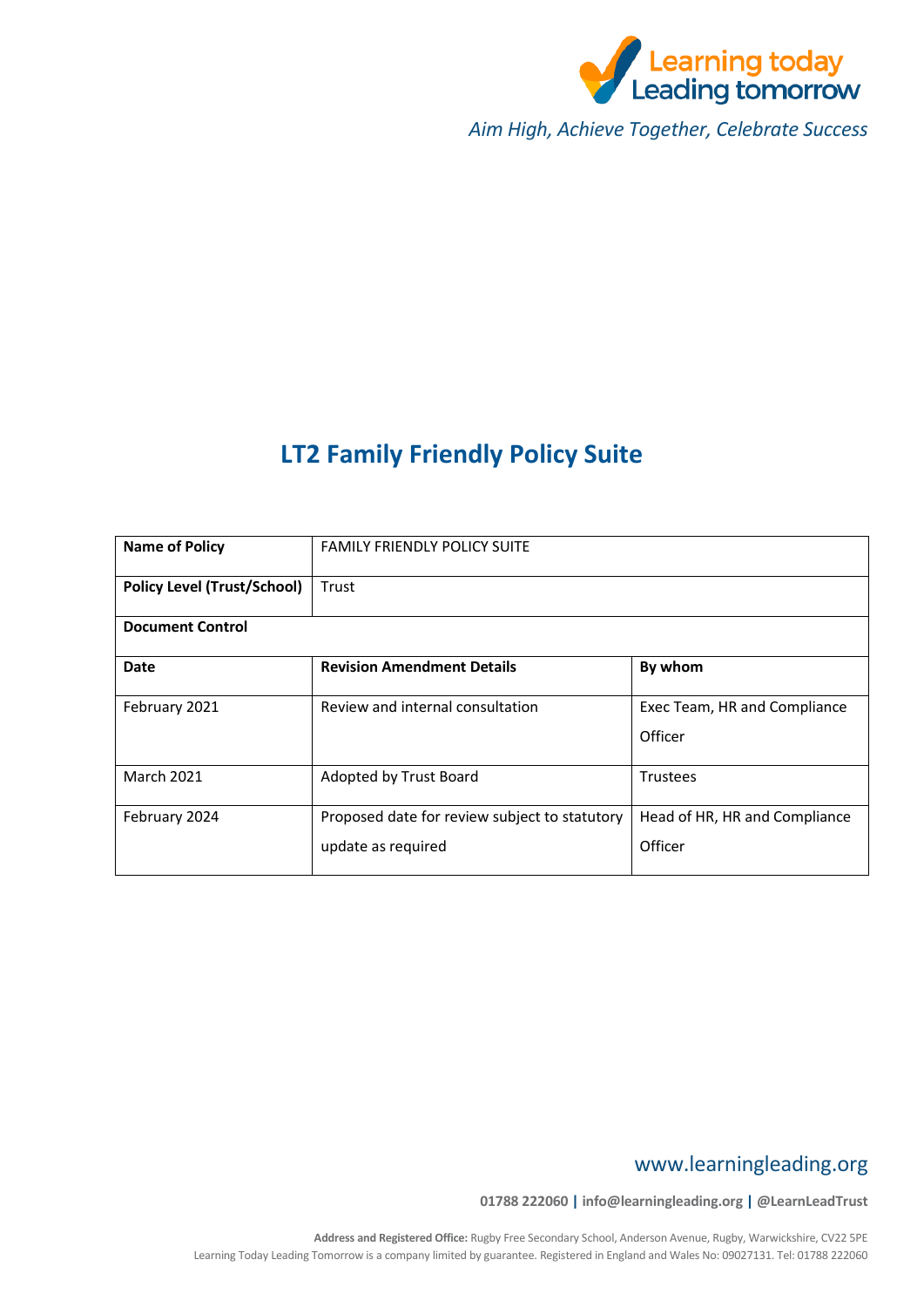## **Table of Contents**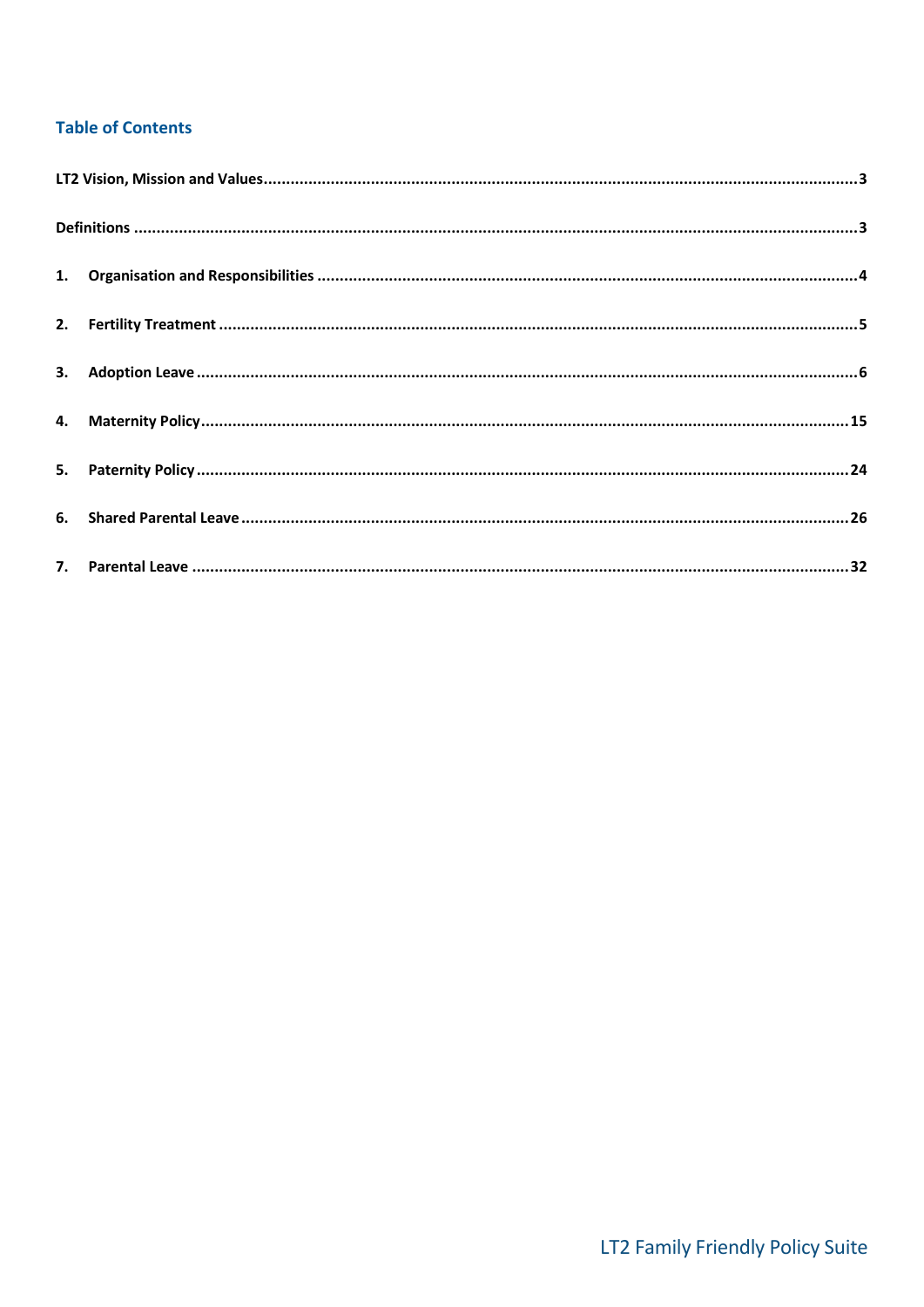

#### <span id="page-2-0"></span>**LT2 Vision, Mission and Values**

#### Vision

Our vision is to build a group of outstanding schools across phases, including specialist provision, to become (a mid-size) Trust that provides vibrant and inclusive learning environments in which every member of the learning community is passionate about learning. The Trust is led by a CEO who works closely with Headteachers who lead the two schools supported by a central team to support finance, HR, estates and governance.

#### Mission

LT2 Trust and schools will have a relentless focus on high achievement, supported by robust organisational structures and governance. We aim to give children and young people in our care the knowledge, skills and experiences to expand their minds and world view to enable them to develop a naturally inquisitive approach to learning and life, fit for an ever-changing world.

Ultimately, we will educate and support all children attending LT2 schools to grow into capable and contributing citizens who have developed the personal attributes and characteristics that will enable them to become considerate, self-reliant and confident young people who are ready for the next stage of their lives.

#### Values

The Trust Values underpin the mission and provide the basis on which LT2 schools can articulate the key behavioural characteristics that promote a positive philosophy. Our six values are unseen drivers of our behaviour as experienced by others and are designed to create a shared organisational culture:

- **Kindness –** The quality of friendliness, generosity, and consideration
- **Collaboration** The belief that working and learning with others will lead to greater success
- **Curiosity –** A strong desire to know and to learn
- **Resilience** The ability to recover quickly and learn from the difficulties we face
- **Respect** To appreciate the importance of understanding and admiration for others and self
- **Endeavour** The belief that hard work is needed to achieve something of which we can be proud

#### <span id="page-2-1"></span>**Definitions**

- Where the word 'Trust' is used in this document it refers to The Learning Today Leading Tomorrow Trust.
- Where the words 'Trust Board' are used it refers to the board of Trustees who set the vision for the Trust and hold the executive leadership team to account for delivering the Trust's strategic plan.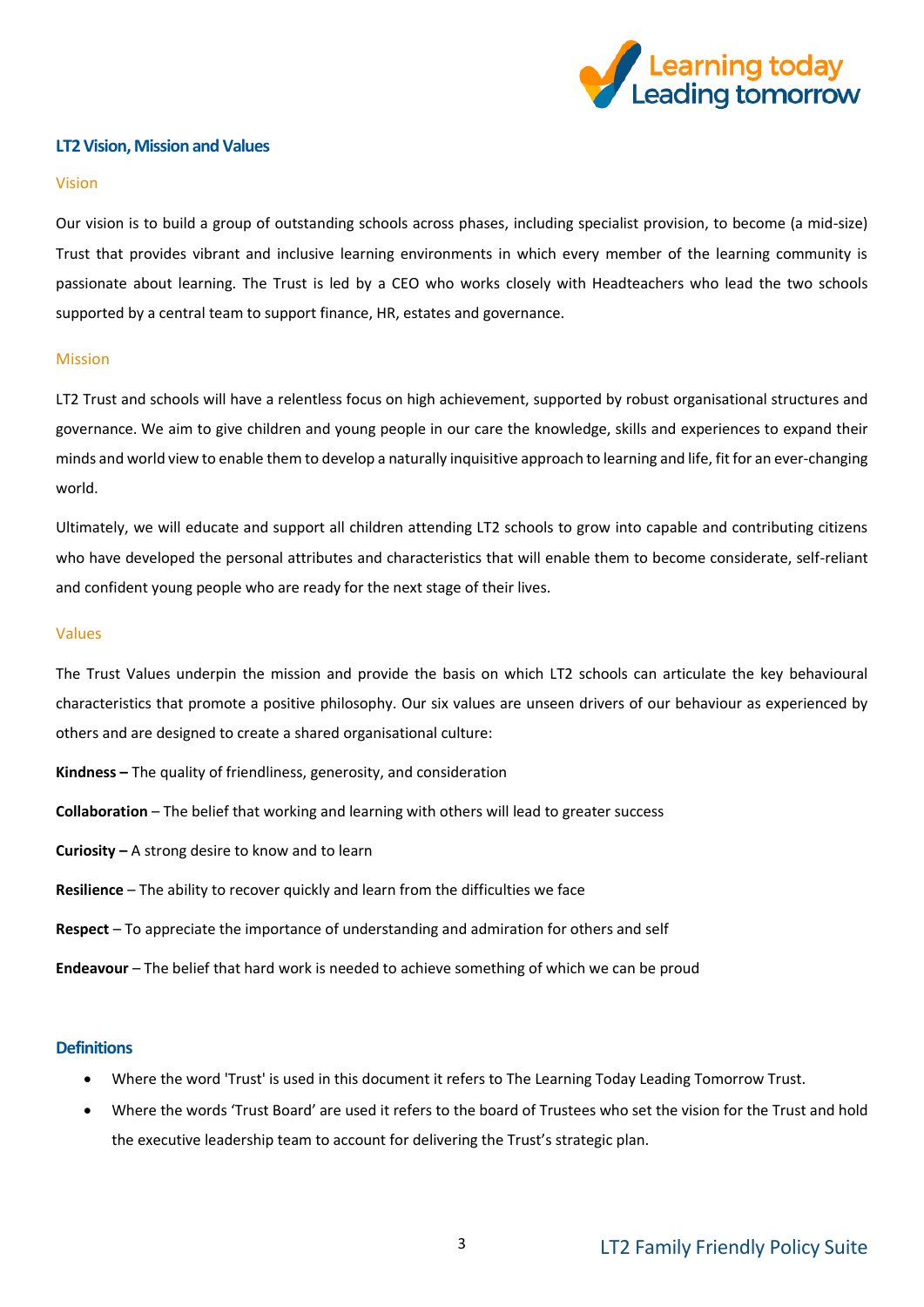

## <span id="page-3-0"></span>**1. Organisation and Responsibilities**

#### 1.1 Introduction

The Trust recognises the importance of work-life balance playing a part in the overall health and well-being of its staff. These policies reflect the Trust's commitment to supporting employees with family needs.

This policy only applies to employees and does not apply to agency workers or the self-employed, unless specifically stated in that section of the policy.

It is provided to all employees for guidance only. It does not form part of any individual's contract of employment with the Trust and is not intended to have contractual effect. Subject to minimum statutory requirements from time to time in force, the Trust reserves the right to vary and amend this policy and any procedure under it at any time and will notify all employees of the details of the change as soon as is reasonably practicable.

#### 1.2 Legislation

#### Policy legislation

#### 1.3 Guidance under this Policy

The Head of HR is responsible for providing advice and guidance under this policy and reviewing and updating the policy as required.

## 1.4 Board of Trustees

## **The Board of Trustees, as a corporate body, has the responsibility to set the strategic direction and objectives of all matters across the Trust.**

The Board of Trustees is responsible for ensuring that high standards of corporate governance are maintained

The Chair of the Trust is responsible for managing the CEO, Trustees and Governors under this policy.

## 1.5 The Chief Executive Officer (CEO)

The CEO of Learning Today Leading Tomorrow Trust (LT2):

- Takes overall responsibility for the implementation of policies and procedures
- Must provide reports as appropriate to Trustees in relation to this policy
- Ensure that sufficient resources are allocated and authorised within the organisation's budget to meet statutory procedures and standards across the Trust
- Is responsible for managing the Headteachers and centrally appointed staff under this policy

#### 1.6 Headteachers

Headteachers of LT2 schools are responsible for: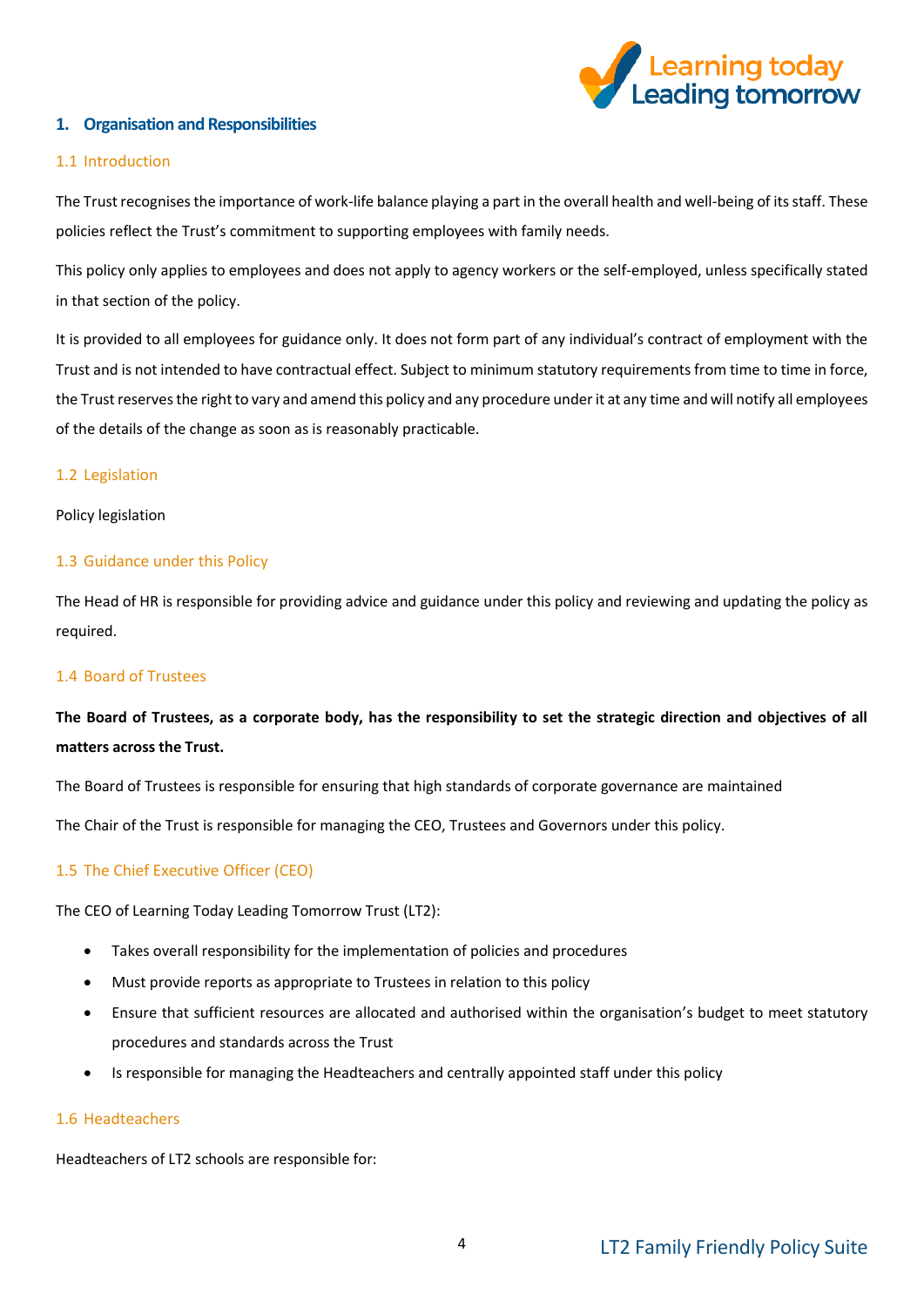

- The implementation of and compliance with this policy within their school ensuring competence in those staff who are responsible for and involved in the operation of this policy and associated guidance
- Identifying training needs
- Communicating this policy to all relevant people within the school
- Managing school-based teaching and associate staff under this policy

## 1.7 Senior and Middle Leaders (and other Supervisory Roles)

Although the Headteacher is responsible overall for the implementation of this policy in their school, managers have some specific responsibilities:

- Applying this policy within their own department and area of work
- Resolving any issues members of staff refer to them, informing the Headteacher of any issues to which they cannot achieve a satisfactory solution with the resources available to them
- Where required, conduct formal meetings, undertake relevant training in relation to this policy and ensure effective and competent operation of this policy

## 1.8 Other Employee Duties

All employees have a responsibility to:

- Comply with this policy and to co-operate with the schools' leadership and management on all matters relating to it
- Undertake any training recommended by their line manager

## 1.9 Related Policies and Procedures

- Disciplinary Policy and Procedure
- Flexible Working Policy
- Sickness Absence Policy and Procedure
- Leave of Absence Policy

## 1.10 Review

This policy will be reviewed every three years.

These procedures have been agreed by the Board of Trustees, who will approve them whenever reviewed.

## <span id="page-4-0"></span>**2. Fertility Treatment**

## 2.1 Procedure

The Trust wishes to support employees in their personal circumstances and will make necessary accommodations for those undergoing fertility treatment; however, it is clearly important that the good operation of the Trust is not adversely affected, where this can be avoided. Therefore, if you wish to apply for time off for fertility treatment, you should speak to the Headteacher/CEO as far in advance as possible to discuss the days on which any treatment is to take place and to make

5 LT2 Family Friendly Policy Suite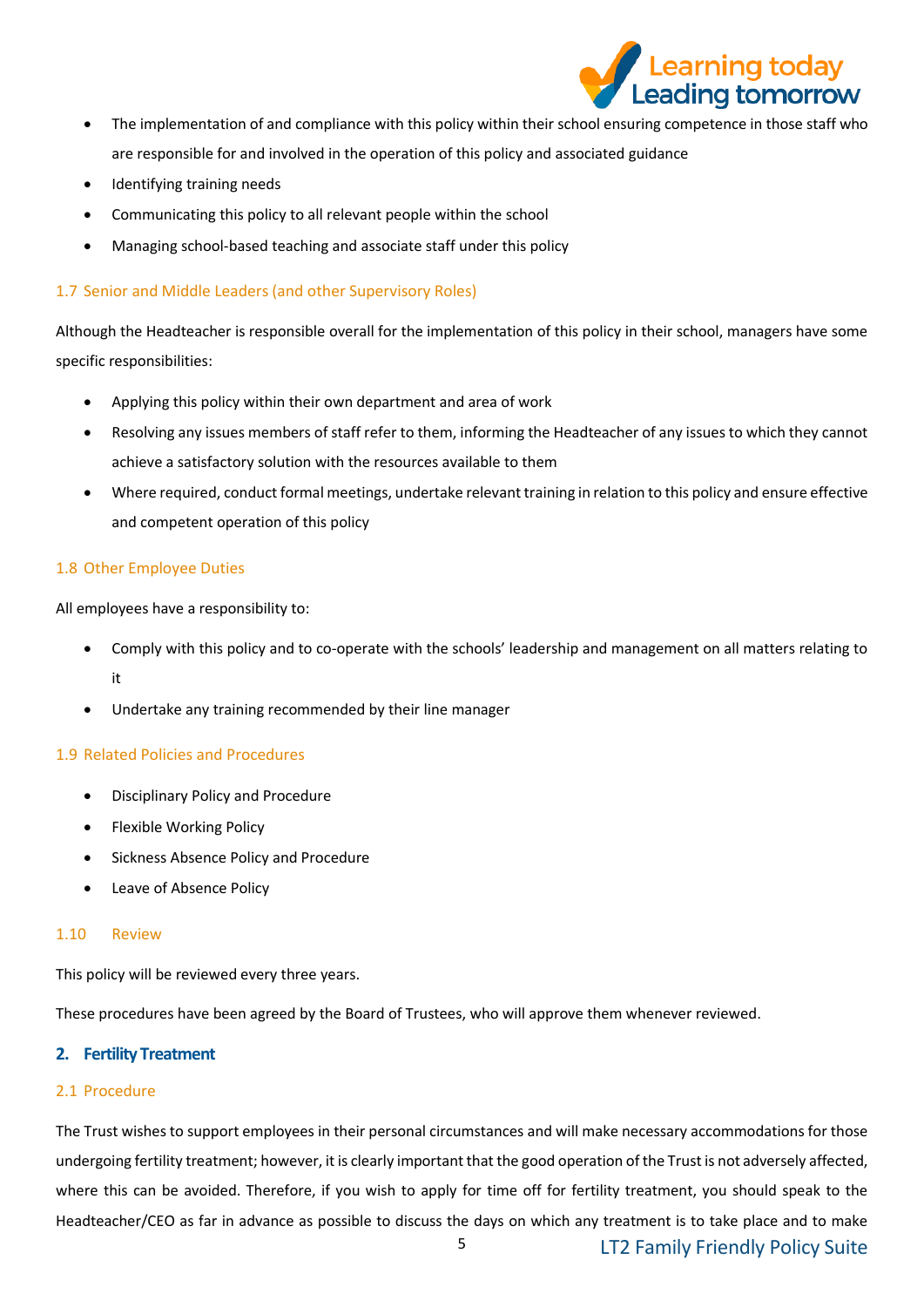

necessary arrangements. Any information provided will be maintained in strict confidence and will only be disclosed on a "need-to-know" basis.

The following arrangements will normally apply in relation to fertility treatment:

- Medical appointments in connection with the early stages of the fertility treatment process will be treated no less favourably than any other medical appointments. As usual, you should try to arrange medical appointments at times that will cause the minimum amount of inconvenience to the School and time off to attend medical appointments must be authorised by the Headteacher/CEO in advance in the normal way.
- Staff should try to arrange fertility treatment at a time that will cause the minimum amount of inconvenience to the School.
- Where possible, teaching and term-time support staff should arrange any such procedures during the school holidays in order not to miss any days of the school term and keep to a minimum any disruption to the good operation of the School. Where this is not possible, you should speak to the Headteacher/CEO to discuss your circumstances.
- Support staff on 52 week contracts may arrange to take paid annual leave if they require further paid time off, provided they comply with the Trust's requirements for the taking of annual leave. (Staff should refer to their contracts of employment.)
- Staff may also be required to provide an appointment card and/or a statement from a qualified medical practitioner that fertility treatment has been approved.

There is no contractual or statutory right to receive salary during time off for fertility treatment and any payment of salary made by the Trust in such circumstances is done so in its absolute discretion. Otherwise, staff may apply for unpaid time off, which may be granted in exceptional circumstances at the Trust's absolute discretion.

If you are undergoing IVF, you have pregnancy rights once you have had the last part of the IVF process ('embryo transfer') and might become pregnant. You do not have to tell The Trust at this stage, but you might find it helpful as the Trust could offer support.

If you then find out you are pregnant, you continue to have the same rights throughout your pregnancy and maternity as with non-IVF pregnancies. If you find out after this stage that you are not pregnant, you are still protected by law against pregnancy discrimination for two weeks after finding out an embryo transfer was unsuccessful.

## <span id="page-5-0"></span>**3. Adoption Leave**

#### 3.1 Introduction

This policy outlines the arrangements for adoption leave and pay for employees who are adopting a child through a UK or overseas adoption agency.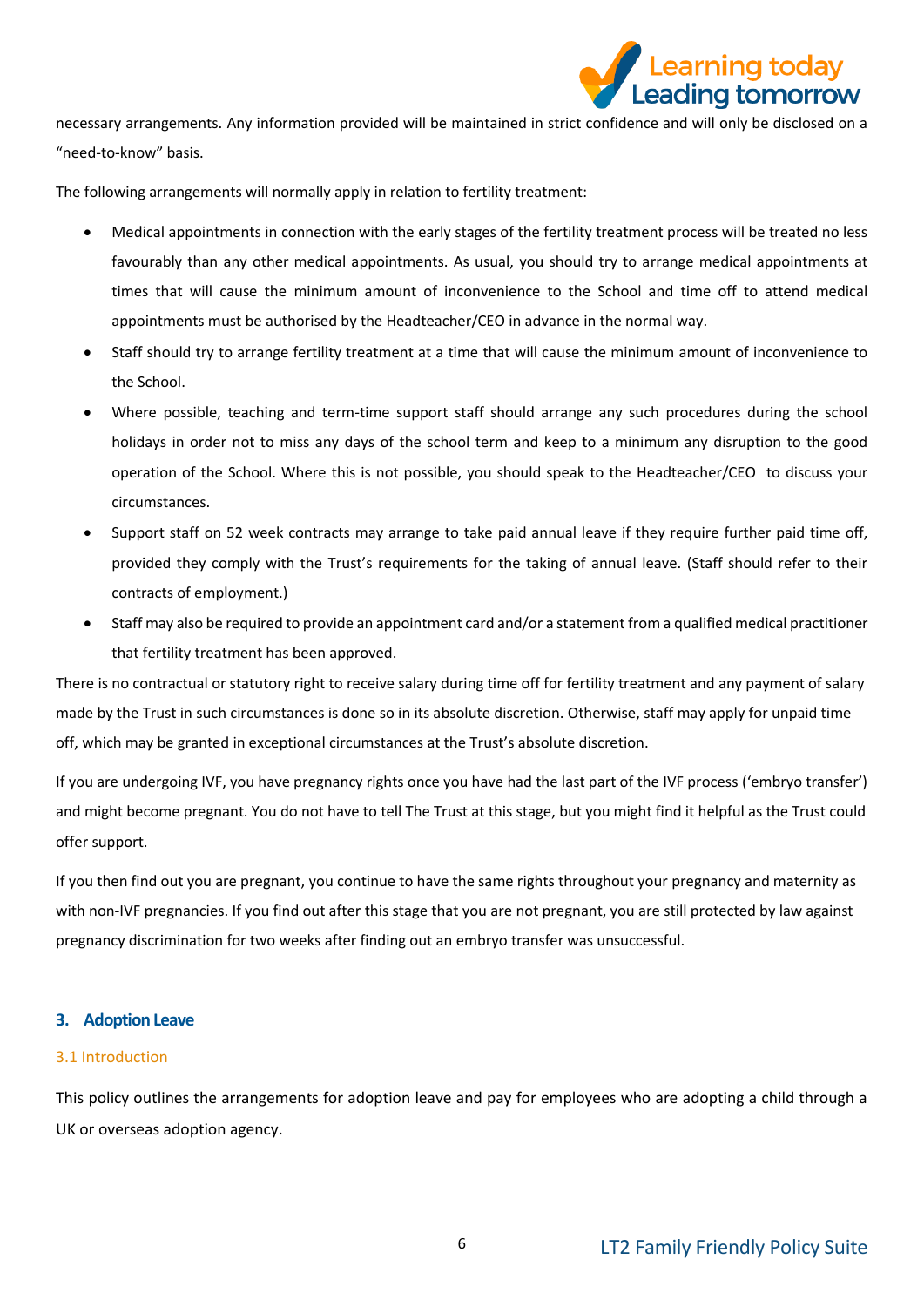

If you have a child placed with you under a local authority "fostering for adoption" or "concurrent planning" arrangement, or you are entering into a surrogacy arrangement under which you will be applying for a parental order or adoption order within six months of the child's birth, you may also be entitled to adoption leave and pay.

In some cases, you and your spouse, civil partner or partner may be eligible to opt into the shared parental leave (SPL) scheme which gives you more flexibility to share the leave and pay available in the first year after the child is placed with you. However, one of you must take at least two weeks' adoption leave first. Details of SPL are set out in the Shared Parental Leave section of the policy.

In this policy the following terms are used and have the meanings stated below:

- **Qualifying Week**: the week, beginning on a Sunday, in which you are notified in writing by an adoption agency of having been matched with a child.
- **Expected Placement Date (EPD)**: the date on which an adoption agency expects that it will place a child into your care with a view to adoption.
- **Ordinary Adoption Leave (OAL)**: a period of up to 26 weeks' leave available to all employees who qualify for adoption leave
- **Additional Adoption Leave (AAL)**: a further period of up to 26 weeks' leave immediately following OAL is available to the 'primary adopter'. (The primary adopter may curtail this entitlement so that they and the child's other adoptive parent may share the balance of the leave or pay period as shared parental leave).

## 3.2 Eligibility for adoption leave

Adoption leave is available to eligible employees from the first day of employment, and who are adopting through a UK or overseas adoption agency. It is not available if there is no agency involved, for example, if you are formally adopting a step-child or other relative.

An eligible employee is one who fulfils the following conditions:

- An adoption agency has given the employee written notice that it has matched them with a child for adoption and the EPD
- The employee has notified the agency that they agree to the child being placed on the EPD
- Your spouse or partner will not be taking adoption leave with their employer (although they may be entitled to take paternity leave and/or shared parental leave)

The maximum adoption leave entitlement is 52 weeks, consisting of 26 weeks' Ordinary Adoption Leave (**OAL**) and 26 weeks' Additional Adoption Leave (**AAL**).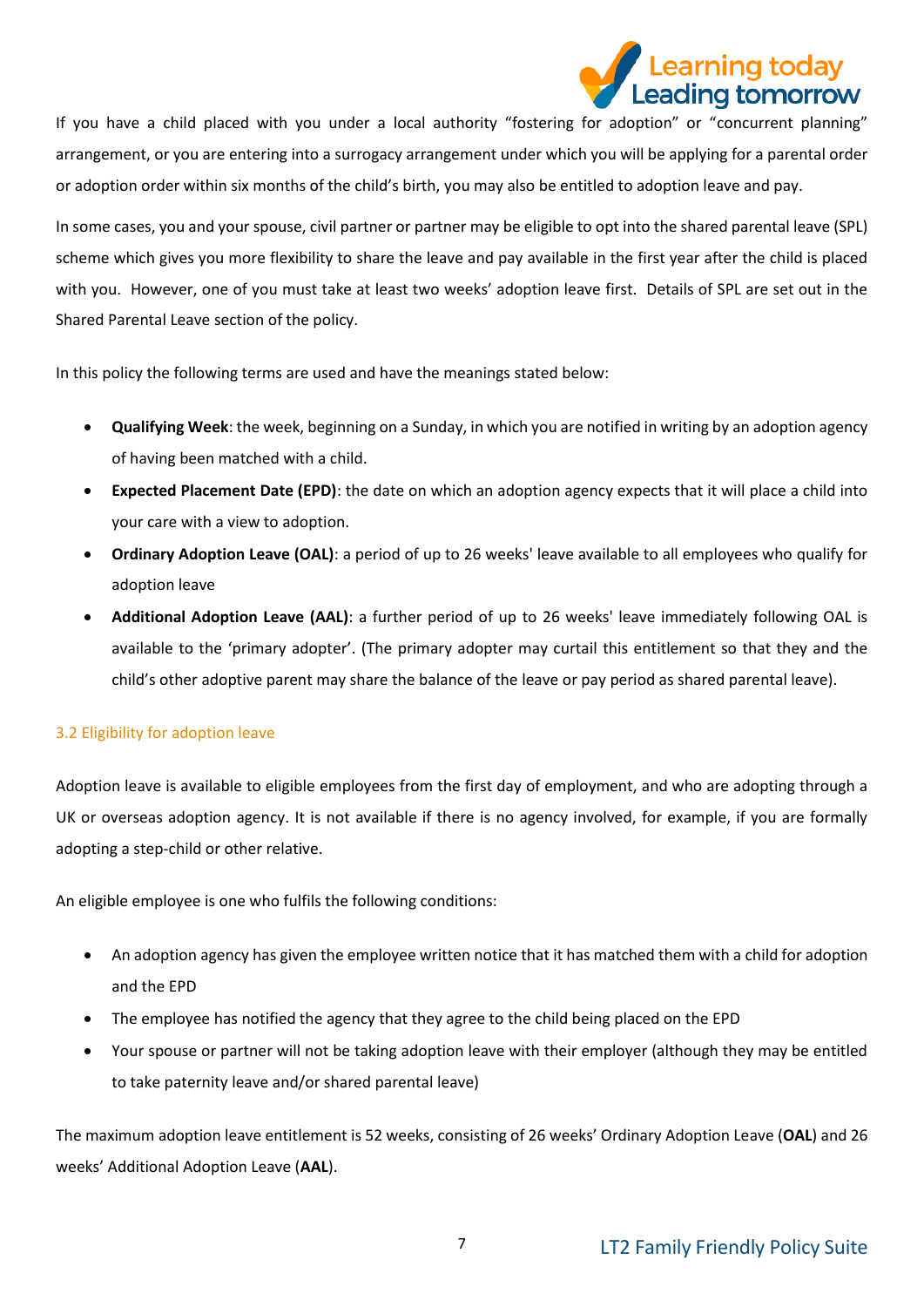

## 3.3 Notification requirements

You must give the Trust notice in writing of:

- The EPD; and
- Your intended start date for adoption leave.

This notice should be given not more than seven days after the agency notified you in writing that it has matched you with a child.

In addition, at least 28 days before your intended start date (or, if this is not possible, as soon as you can), you must also provide us with:

- A Matching Certificate from the adoption agency confirming:
	- o the agency's name and address
	- o the name and date of birth of the child;
	- o the date you were notified of the match; and
	- $\circ$  the EPD; and written confirmation that you intend to take statutory adoption pay and not statutory paternity pay.

## 3.4 Adopting a child from overseas

If you are adopting a child from overseas this policy applies with the modifications set out in this paragraph.

Firstly, you must have received notification that the adoption has been approved by the relevant UK authority (**Official Notification**).

You are then required to give the Trust notice in writing of the following:

- Your intention to take adoption leave;
- The date you received Official Notification; and
- The date the child is expected to arrive in Great Britain.

You are required to give this notice to us as early as possible but in any case within 28 days of receiving Official Notification (or, if you have less than 26 weeks' employment with us at the date of Official Notification, within 30 weeks of starting employment).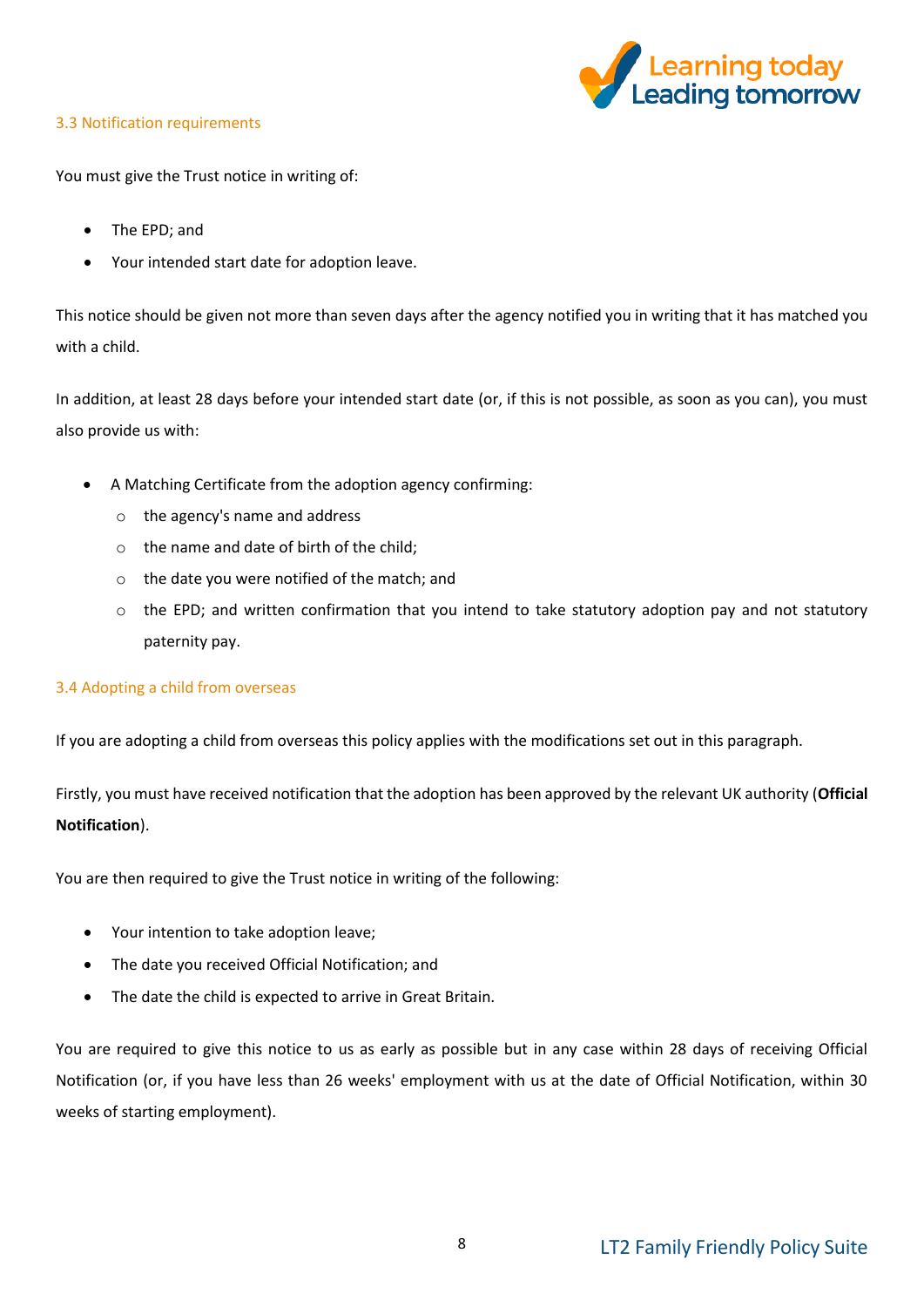

Further, you must also give the Trust at least 28 days' notice in writing of your intended start date. This can be the date the child arrives in Great Britain or a predetermined date no more than 28 days after the child's arrival in Great Britain.

In addition, within 28 days of the date the child arrives in Great Britain you must also notify us of that date.

The Trust may also ask for a copy of the Official Notification and evidence of the date the child arrived in Great Britain and will notify of this requirement in writing if applicable.

## 3.5 Attending adoption appointments

**The primary adopter is entitled to paid time off to attend up to five adoption appointments.** 

**The secondary adopter is entitled to unpaid time off to attend up to two adoption appointments.**

#### 3.6 Starting adoption leave

Ordinary Adoption Leave (OAL) may start on a predetermined date no more than 14 days before the EPD, or on the date of placement itself, but no later.

First, you must notify us of your intended start date in accordance with the above provisions. We will then write to you within 28 days to inform you of the date we will expect you to return to work if you take your full entitlement to adoption leave (**Expected Return Date**).

You are permitted to either bring forward or postpone your chosen start date for adoption leave should you wish to do so provided you inform us in writing at least 28 days before the original date or where this is not possible, as soon as you reasonably can.

Shortly before your adoption leave starts, the Line Manager will contact you to arrange an informal meeting with you in which we shall discuss with you the arrangements for covering your work and the opportunities for you to remain in contact, should you wish to do so, during your leave.

You may also find this a useful opportunity to discuss any concerns, questions or queries that you may have before your adoption leave commences. Unless you expressly request otherwise, you will remain on circulation lists for internal news, job vacancies, training and work-related social events.

## 3.7 Entitlement to Statutory Adoption Pay

Statutory Adoption Pay (SAP) is payable for up to 39 weeks. It stops being payable if you return to work sooner or if the placement is disrupted.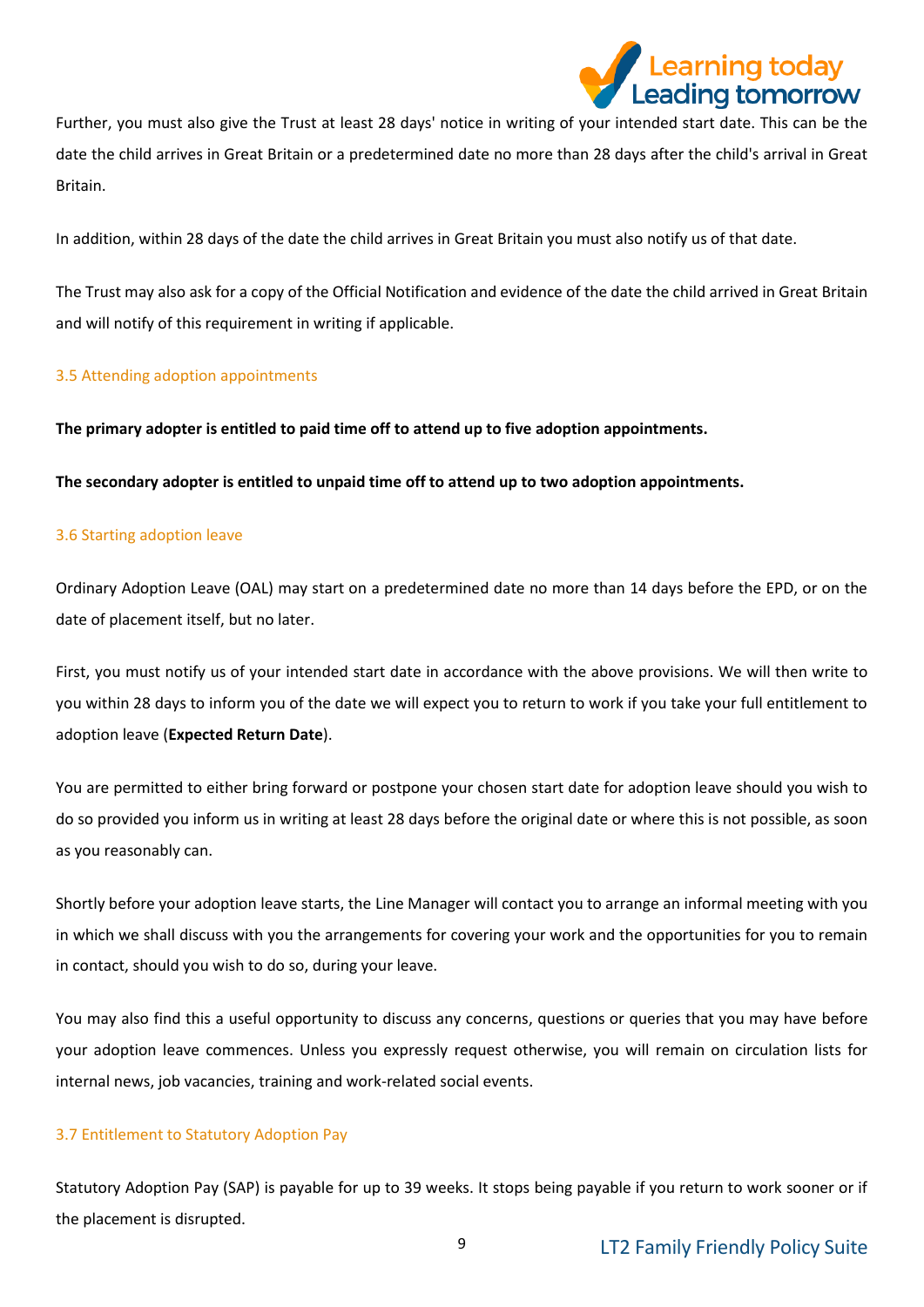

You are entitled to SAP if:

- You have been continuously employed for at least 26 weeks ending with the week in which the agency notified you that you had been matched with the child (**Qualifying Week**) and are still employed by us during that week;
- your average weekly earnings during the eight weeks ending with the Qualifying Week (the **Relevant Period**) are not less than the lower earnings limit set by the government; and
- You have given us the relevant notification.

SAP is calculated as follows:

- First six weeks: SAP is paid at the **Earnings-Related Rate** of 90% of your average weekly earnings calculated over the Relevant Period;
- Remaining 33 weeks: SAP is paid at the **Prescribed Rate** which is set by the Government for the relevant tax year, or the Earnings-Related Rate if this is lower. This prescribed figure is updated annually. You should contact your Line Manager/Head of Department or the Headteacher for details of the current rate applicable to you.

SAP accrues with each complete week of absence but payments shall be made on the next normal payroll date. Income Tax, National Insurance and pension contributions shall be deducted as appropriate.

If you leave employment for any reason (for example, if you resign or are made redundant) you shall still be eligible for SAP if you have already been notified by an agency that you have been matched with a child and complied with the notification provisions set out in this policy.

In such cases, SAP shall start 14 days before the Expected Placement Date or the day after your employment ends, whichever is the later.

## 3.9 Occupational Adoption Pay Scheme

All staff have an obligation to return to their job for at least 13 weeks (including periods of School closure) as a qualifying condition to occupational adoption pay. In the event of the staff member not being available, or being unable, to return to her their job for the required period, she they shall repay such sum after the first six weeks' payment as the Trust (the employer), at its discretion may decide. Payments made by way of SMP are not refundable.

To qualify for occupational maternity pay, you must be employed for at least one year and 11 weeks with one or more local authorities by the expected week of childbirth.

| First 4 weeks of absence: | Full pay, offset against payments made by way of |
|---------------------------|--------------------------------------------------|
|                           | SAP.                                             |
|                           |                                                  |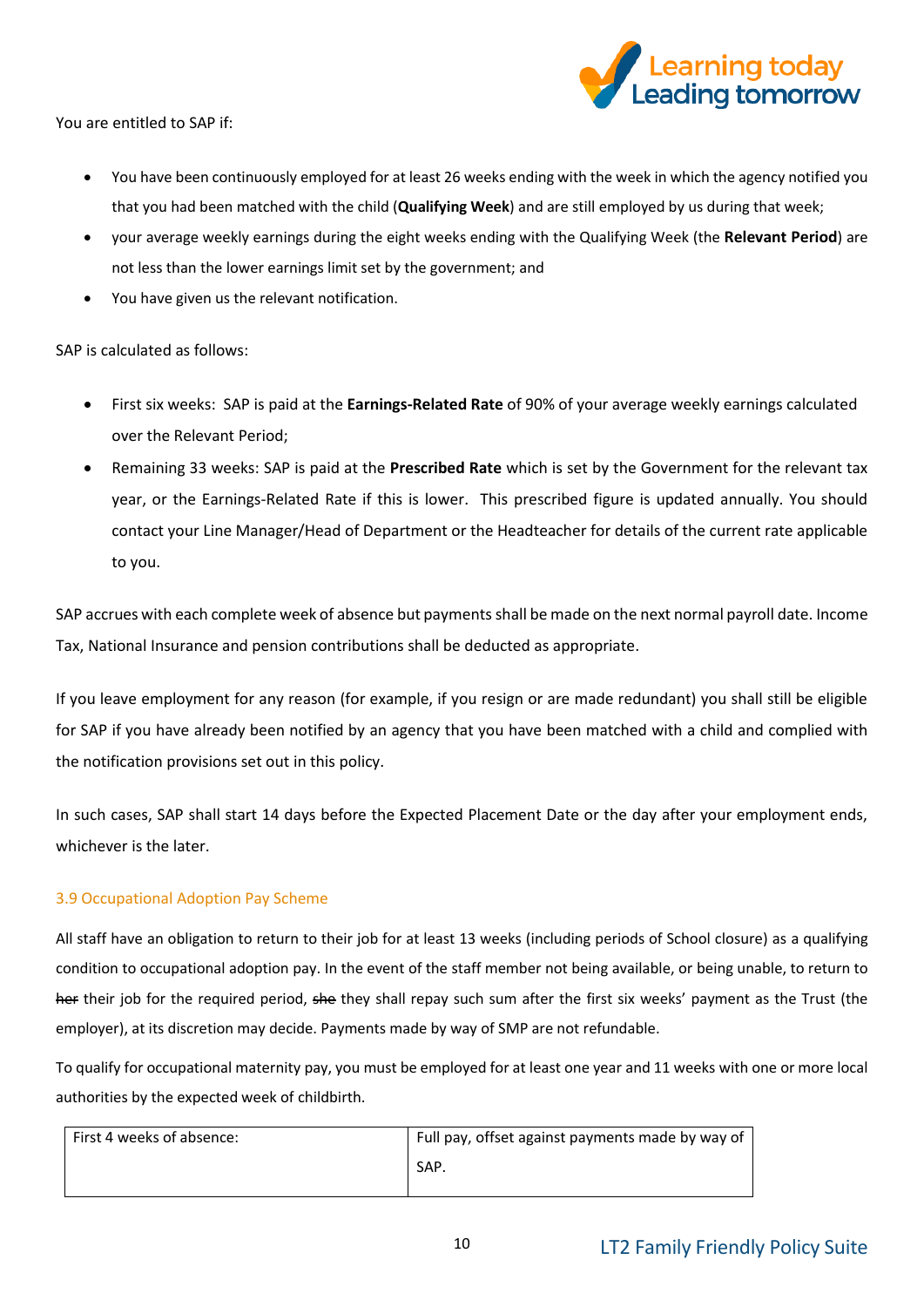

| 5 <sup>th</sup> and 6 <sup>th</sup> week of absence:  | 90% of weekly pay offset against payments made |
|-------------------------------------------------------|------------------------------------------------|
|                                                       | by way of SAP.                                 |
|                                                       |                                                |
| $7th$ to 18 <sup>th</sup> week of absence:            | 50% of pay without deductions except by the    |
|                                                       | extent to which combined pay and SAP exceeds   |
|                                                       | full pay.                                      |
|                                                       |                                                |
| 19 <sup>th</sup> to 39 <sup>th</sup> week of absence: | SAP.                                           |
| 40 <sup>th</sup> to 52 <sup>nd</sup> week of absence: | No entitlement to pay.                         |

## 3.9 Pay rises before the end of adoption leave

If you become eligible for a pay rise before the end of your adoption leave, you will be treated for SAP purposes as if the pay rise had applied throughout the Relevant Period.

In practical terms, this means that your SAP will be recalculated and increased retrospectively, or that you may qualify for SAP if you did not previously qualify.

The Trust will pay you a lump sum to make up the difference between any SAP already paid and the amount payable by virtue of the pay rise.

Any future SAP payments at the Earnings-Related Rate (if any) will also be increased as necessary.

All the terms and conditions of your employment remain in force during OAL and AAL, except for the terms relating to pay.

Terms relating to pay include, but are not limited to:

- Benefits in kind such as life insurance, health insurance, use of the Trust's sports facilities etc as appropriate shall continue
- Annual leave entitlement under your contract shall continue to accrue (see below)
- Pension benefits shall continue (see below)

## 3.10 Annual leave entitlement during Adoption Leave

When you are on OAL and AAL, your normal annual leave will accrue at the rate provided under your contract.

Annual leave entitlement cannot usually be carried over from one holiday year to the next and employees are normally required to take their holiday entitlement within the holiday year in which it accrues or forfeit any accrued but untaken holiday entitlement at the end of the holiday year.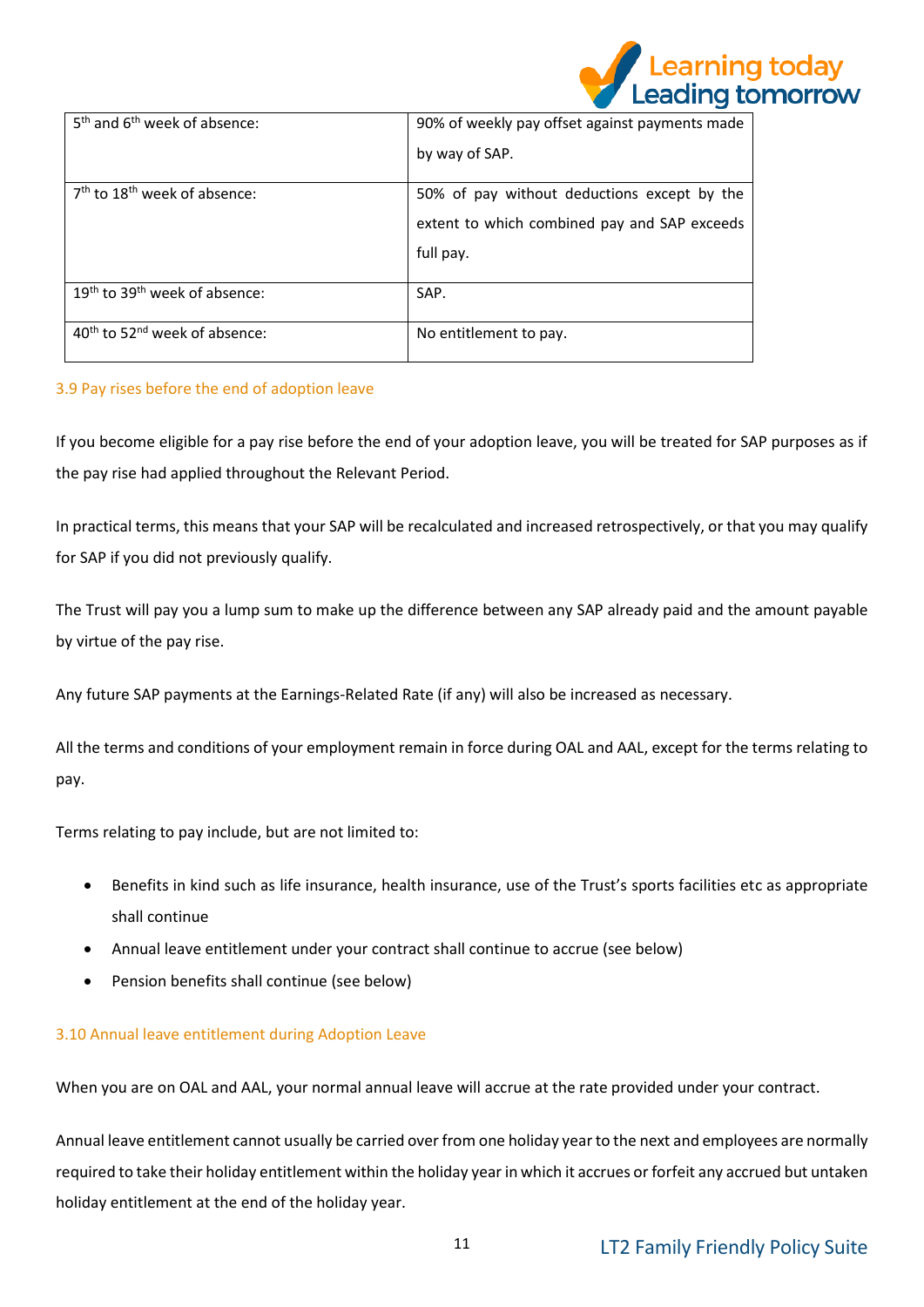

However, the Trust recognises that this may operate in such a way as to unfairly disadvantage employees who elect to take the maximum statutory entitlement to adoption leave. As such, special exceptions apply in the case of adoption leave.

The Line Manager will usually hold an informal meeting to discuss the best way to manage your holiday entitlement during your proposed period of adoption leave as soon as possible after notification of your intended start date. The options the Trust will consider with you may include:

- Arrangement to take the period of holiday entitlement that you would have accrued but been unable to take during that holiday year by reason of proposed adoption leave dates prior to the commencement of adoption leave
- Arrangement to allow for an exceptional carry-over of such holiday entitlement to the following year to be taken at such time or times as the Trust's operational needs and requirements dictate
- Discussion regarding the possibility of changing the intended start date of your adoption leave voluntarily to enable you to take your holiday entitlement prior to commencing your adoption leave. If you wish to choose this option, you will be required to submit notification of intention to delay the start of your adoption leave as above within 28 days of the originally intended start date
- Discussion regarding the possibility of changing your intended adoption leave dates, voluntarily, by substituting days of AAL which are unremunerated for holiday days which will be paid at your normal rate of pay. If you wish to choose this option, you will be required to submit notification of intention to alter your intended return date

The Trust must in considering the alternatives with you have regard to its operational requirements, needs and demands throughout the academic term to ensure that a mutually satisfactory arrangement can be reached.

## 3.11 Adoption leave and pension entitlements

During OAL and any further period of paid adoption leave we shall continue to make any employer contributions that we usually make into the Teachers' Pension Scheme or the Local Government Pension Scheme, if applicable, based on the actual pay you receive during that period. If you wish to increase your contributions to make up any shortfall from those based on your normal salary then please contact the relevant Pensions Administrator directly.

The period of unpaid adoption leave will not count towards your membership of the Teachers' Pension Scheme or the Local Government Pension Scheme. Members of the Teachers' Pension Scheme are not obliged to make up for any missed contributions at a later date but may do so if they wish. Staff who are members of the Local Government Pension Scheme may pay back their pension contributions for the period of unpaid adoption leave following their return to work and must inform the Trust if they intend to do this within 30 days of returning to work. If pension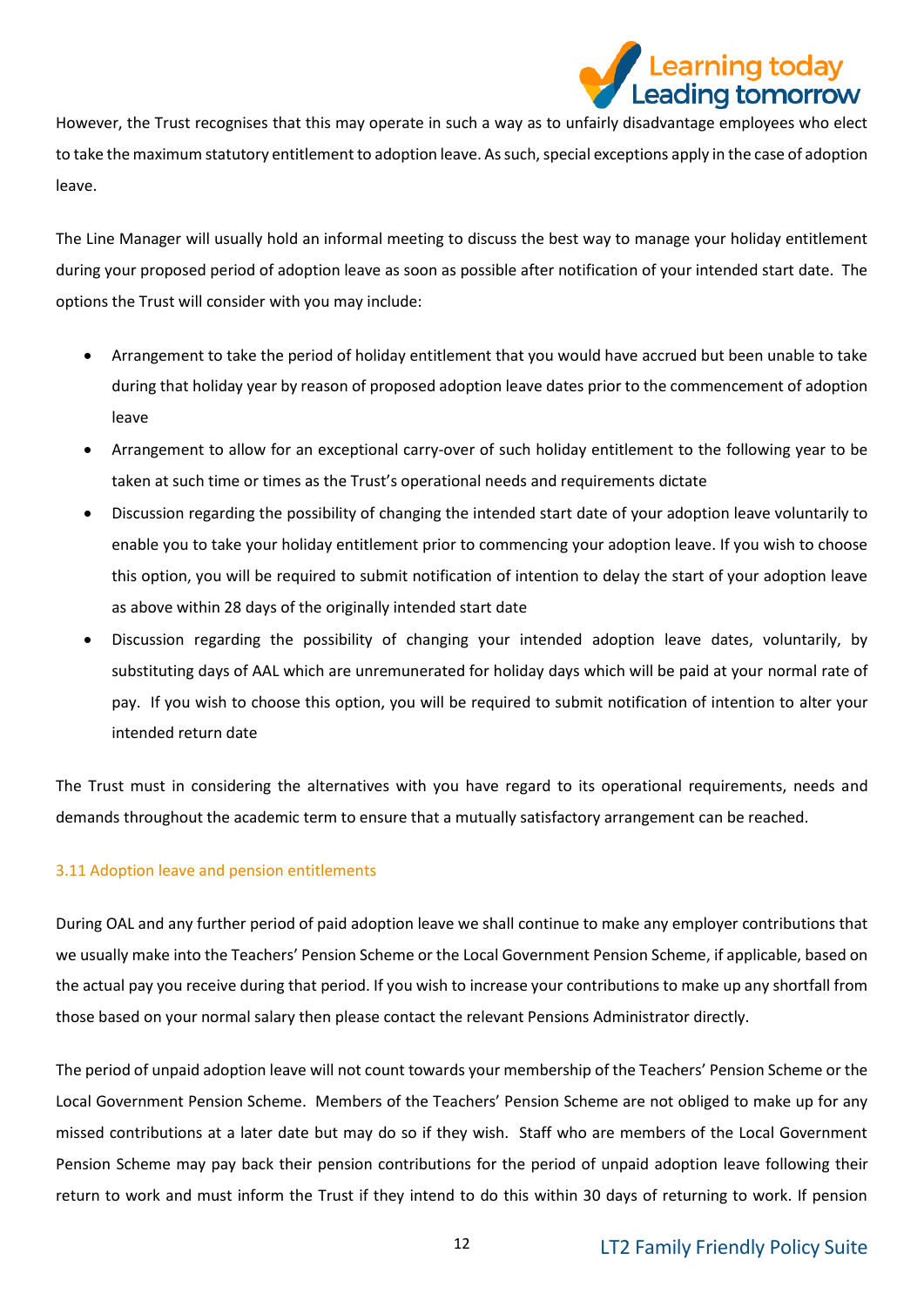

contributions are not paid during the unpaid period of adoption leave, this period will not count in the calculation of pensionable service.

For the avoidance of doubt, the Trust shall not make any payments into the Teachers' Pension Scheme or the Local Government Pension Scheme during periods of unpaid adoption leave.

## 3.12 Redundancy during Adoption Leave

In the event your post is affected by a redundancy situation occurring during your adoption leave, we shall write to you to inform you of any proposals and shall invite you to a meeting before any final decision is reached as to your continued employment. Employees on adoption leave shall be given first refusal on any suitable alternative vacancies that are appropriate to their skills.

## 3.13 Disruption of Intended Adoption Plans

Adoption leave is treated as disrupted if:

- You are notified that the placement will not take place
- The child is returned to the adoption agency after placement
- The child dies after placement

In such circumstances your entitlement to adoption leave and pay (if applicable) will continue for a further eight weeks from the end of the week in which disruption occurred, unless your entitlement to leave and/or pay would have ended earlier in the normal course of events.

If such circumstances arise, you are required to notify the Trust as soon as reasonably practicable so that your continued entitlement can be correctly administered for you.

## 3.14 Keeping in Touch during Adoption Leave

The Trust may make reasonable contact with you from time to time during your adoption leave and will continue to inform you of internal news, job vacancies and social events unless you expressly ask us not to before your leave commences.

You may also work (including attending training) up to 10 days during adoption leave without bringing your adoption leave to an end. This is by no means compulsory and arrangements, including any additional pay, would be set by agreement with the Headteacher.

Shortly before you are due to return to work, we may invite you to have a discussion (whether in person or by telephone) about the arrangements for your return to work. This may include: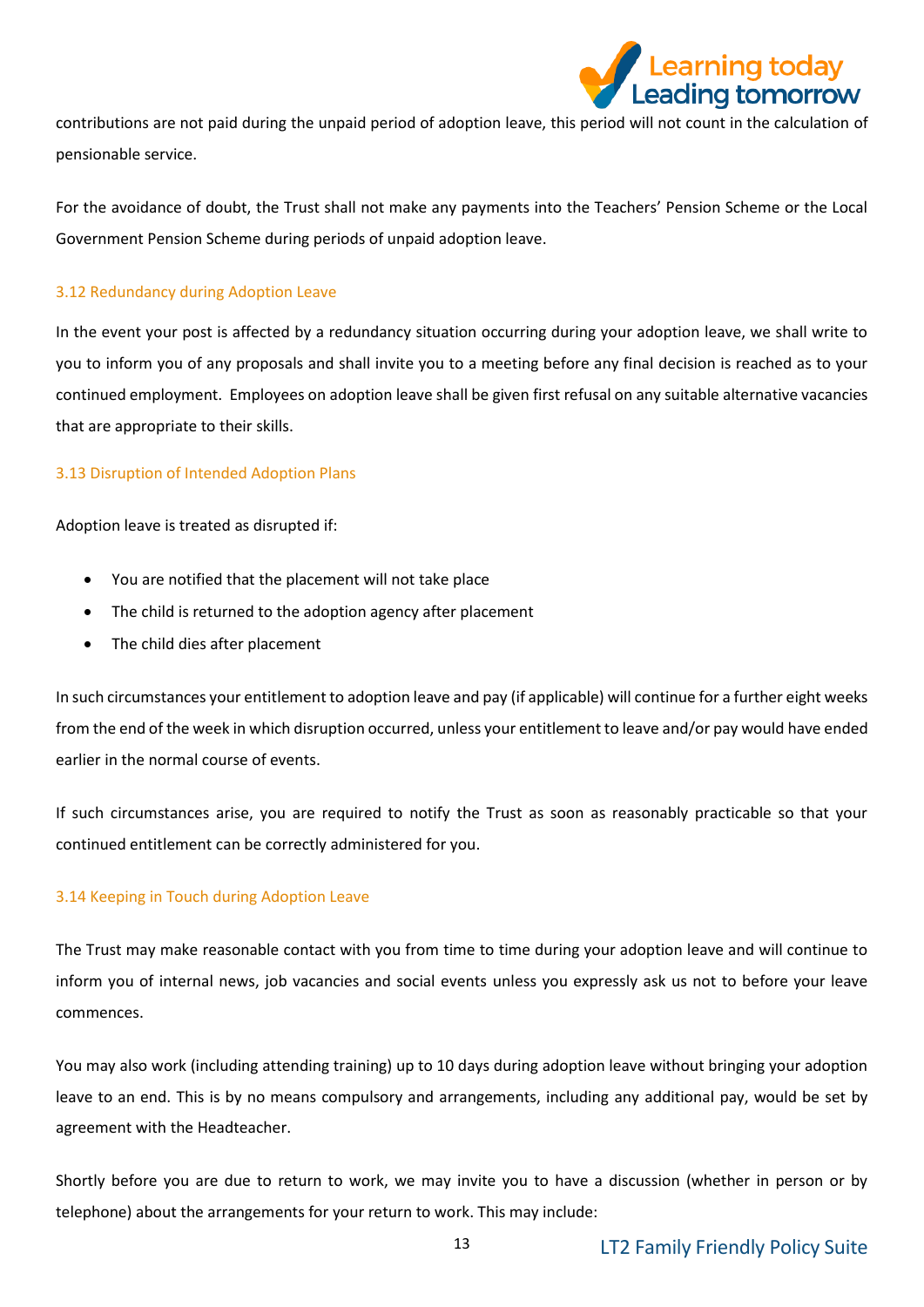

- Updating you on any changes that may have occurred
- Discussing any necessary training
- Discussing any changes to working arrangements (for example, if you have made a request to work flexibly see below)

## 3.15 Notification of and Changes to Expected Return Date

Once you have notified the Trust in writing of your intended start date, we shall send you a letter within 28 days to inform you of your Expected Return Date.

If your start date changes ,we shall write to you within 28 days of the start of adoption leave with a revised Expected Return Date.

The Trust expects you to return on the Expected Return Date unless you tell us otherwise (see below). It is helpful to us if you confirm during your adoption leave that you will be returning to work as expected.

If you wish to return to work earlier than the Expected Return Date, you must give us at least eight weeks' notice. It is helpful if you give this notice in writing.

If you do not give enough notice, we may postpone your return date until four weeks (or eight weeks as appropriate) after you gave notice, or to the Expected Return Date if sooner.

If you wish to return later than the Expected Return Date, you should either:

- Request unpaid parental leave in accordance with our Parental Leave Policy, giving us as much notice as possible but not less than 21 days; or
- Request paid annual leave in accordance with your contract, which will be at our discretion.

If you are unable to return to work due to sickness or injury, this will be treated as sickness absence and our usual sickness policy will apply.

In any other case, late return will be treated as unauthorised absence and may result in disciplinary action under the Trust's Disciplinary Policy and Procedure.

## 3.16 Deciding not to return to work after adoption leave

If you do not intend to return to work, or are unsure, it is helpful if you discuss this with us as early as possible. If you decide not to return you should give notice of resignation in accordance with your contract.

The amount of adoption leave left to run when you give notice must be at least equal to your contractual notice period; otherwise we may require you to return to work for the remainder of the notice period.

Once you have given notice that you will not be returning to work, you cannot change your mind without our agreement. This does not affect your right to receive SAP.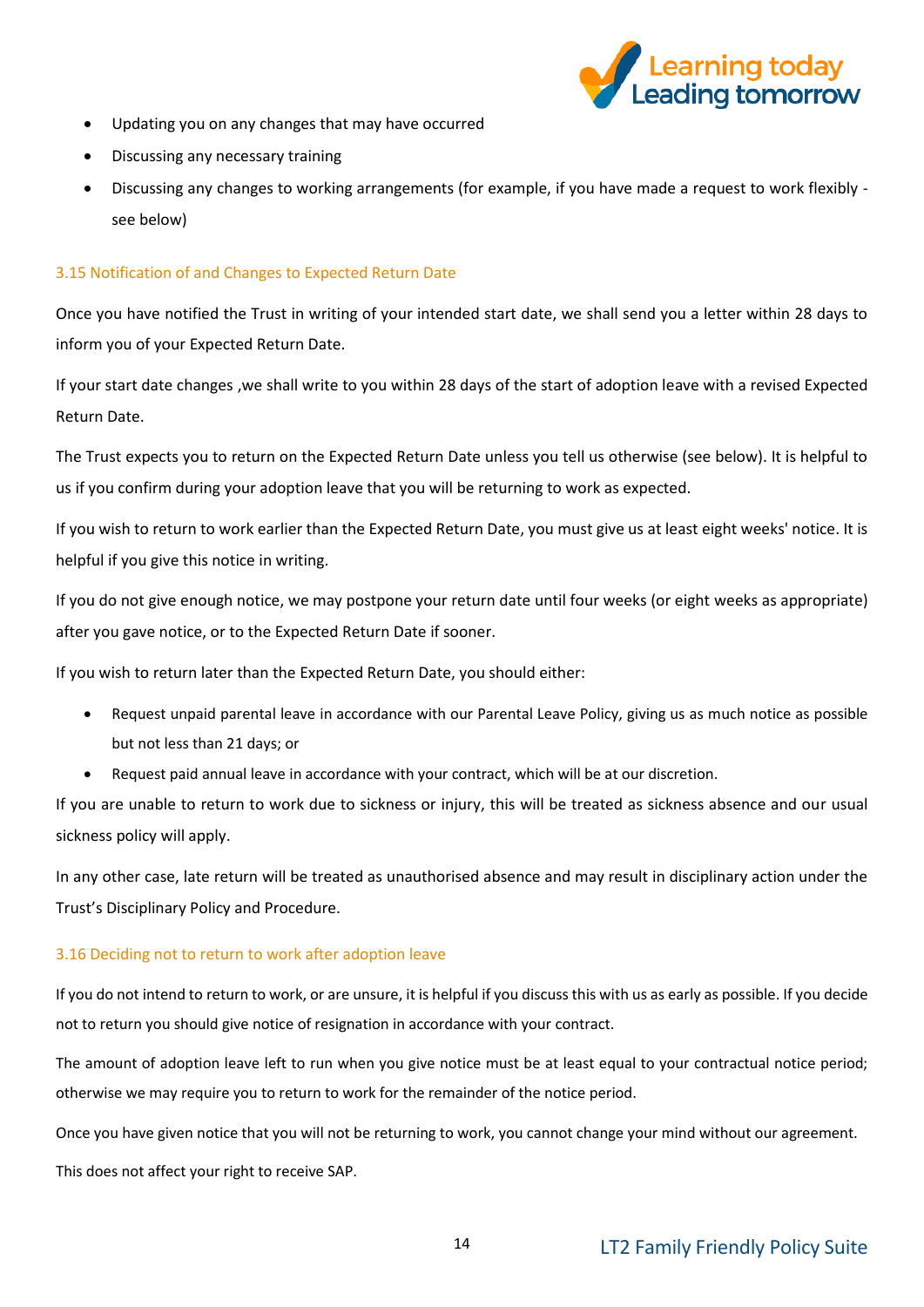

#### 3.17 Rights on return to work after adoption leave

You are normally entitled to return to work in the same position as you held before commencing leave. Your terms of employment shall be the same as they would have been if you had not been absent.

However, if you have taken any period of AAL or more than four weeks' parental leave, and it is not reasonably practicable for us to allow you to return into the same position; we may provide you with another suitable and appropriate job on terms and conditions that are not less favourable.

#### 3.18 Requests to change working patterns on return

We will deal with any requests by employees to change their working patterns (such as working part-time) after adoption leave on a case-by-case basis. However, employees should note that there is no absolute right to insist on working part-time, only a statutory right to request flexible working.

The Trust will try to accommodate your wishes unless there is a justifiable reason for refusal, bearing in mind the needs of the business.

It is helpful if requests are made as early as possible.

Employees should refer to the Trust's Flexible Working Policy for further information and practical guidance about making an application to work flexibly.

#### 3.19 Shared Parental Leave (SPL) in relation to adoptions

In some cases, you and your spouse, civil partner or partner may be eligible to opt into the SPL scheme which gives you more flexibility to share the leave and pay available in the first year. Your spouse, civil partner or partner should check with their employer that they are eligible.

You would need to give us at least 8 weeks' written notice to end your adoption leave and opt into SPL. You can give this notice before or after the child is placed with you, but you must take at least two weeks' adoption leave. You would then be able to share any remaining leave with your spouse, civil partner or partner. Please refer to the Shared Parental Leave section of this policy for further information.

#### <span id="page-14-0"></span>**4. Maternity Policy**

#### 4.1 Notification of Pregnancy

You must inform the Trust as soon as possible that you are pregnant. This is important as there may be health and safety considerations that the Trust needs to take into immediate account to protect the health, safety and welfare of you and the baby you are carrying.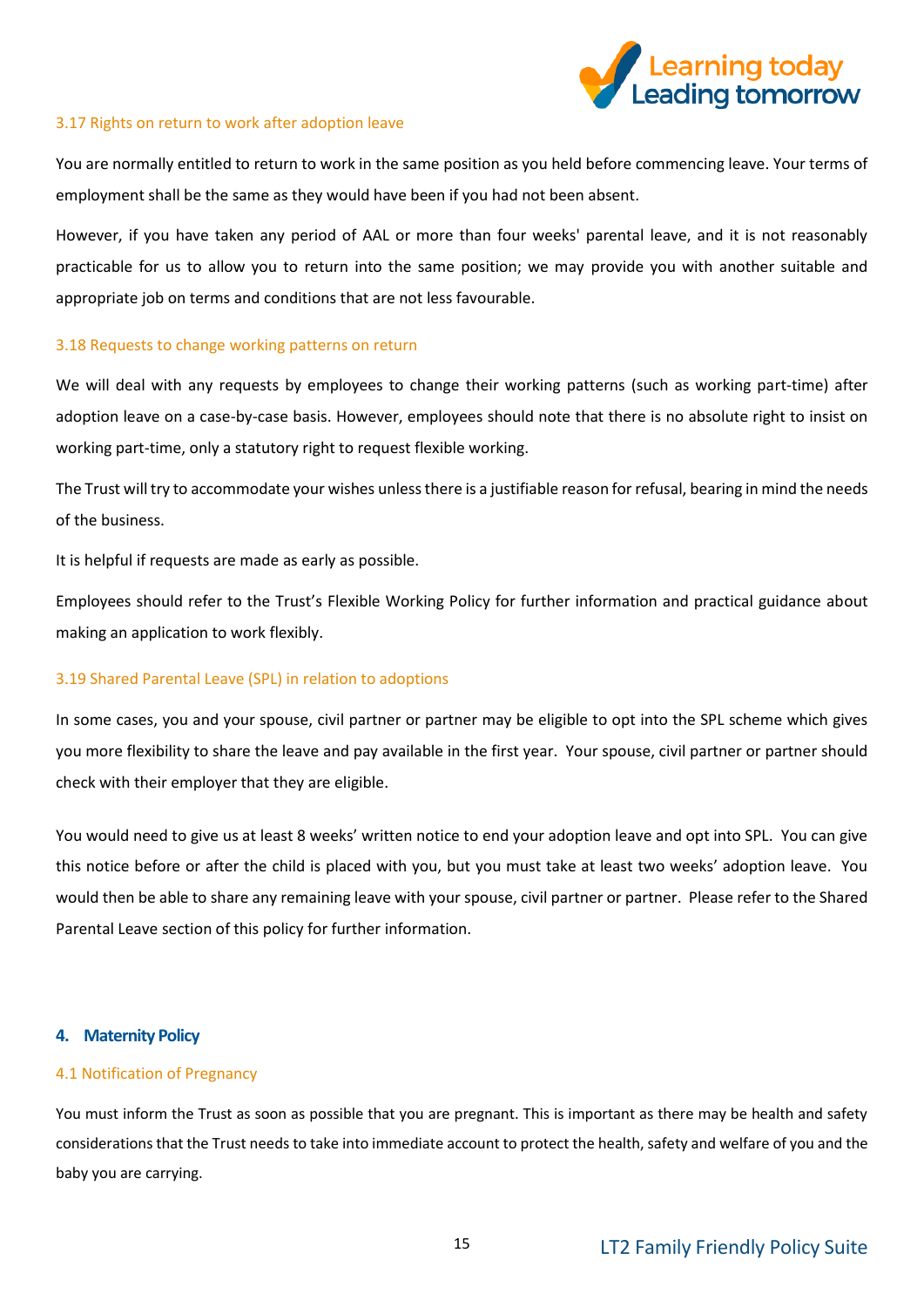

In any event, you are required to inform the Trust before the end of the Qualifying Week, or as soon as reasonably practicable afterwards, of the following:

- The fact that you are pregnant;
- Your Expected Week of Childbirth (EWC); and
- The date on which you would like to start your maternity leave

The Trust requires you to provide a certificate from your doctor or midwife (usually on a MATB1 form) confirming your EWC.

#### 4.2 Time off for ante-natal care

If you are pregnant you may take reasonable paid time off during working hours for ante-natal care. This may include any relaxation or parentcraft classes that your doctor, midwife or health visitor has advised you to attend. You should try to give us as much notice as possible of the appointment so that the Trust has sufficient time to put any cover arrangements in place that may be necessary during the time of your absence.

The Trust may ask you to provide the following, unless it is the first appointment:

- A certificate from the doctor, midwife or health visitor stating that you are pregnant; and
- An appointment card

#### 4.3 Sickness during Pregnancy

Periods of pregnancy-related sickness absence shall be paid in accordance with our normal sickness and absence policy in the same manner as any other sickness absence.

You should consult your individual contracts of employment and the Trust's sickness absence policy and procedure for further information.

However, employees should note that periods of pregnancy-related sickness absence from the start of their pregnancy until the end of their maternity leave will be recorded separately from other sickness records and will be disregarded in any future employment-related decisions.

If you are absent for a pregnancy-related reason during the four weeks before your EWC, your maternity leave will usually start automatically (see below for further information).

#### 4.4 Health and Safety Considerations

The Trust has a general duty to take care of the health and safety of all employees. We are also required to carry out a specific risk assessment to assess the workplace risks to women who are pregnant, have given birth within the last six months or are still breastfeeding. The earlier you notify us of your circumstances the sooner we can carry out the required risk assessment so it is to your advantage to notify us as soon as possible.

The Trust will provide you with information as to any risks identified in the risk assessment, and any preventive and protective measures that have been or will be taken.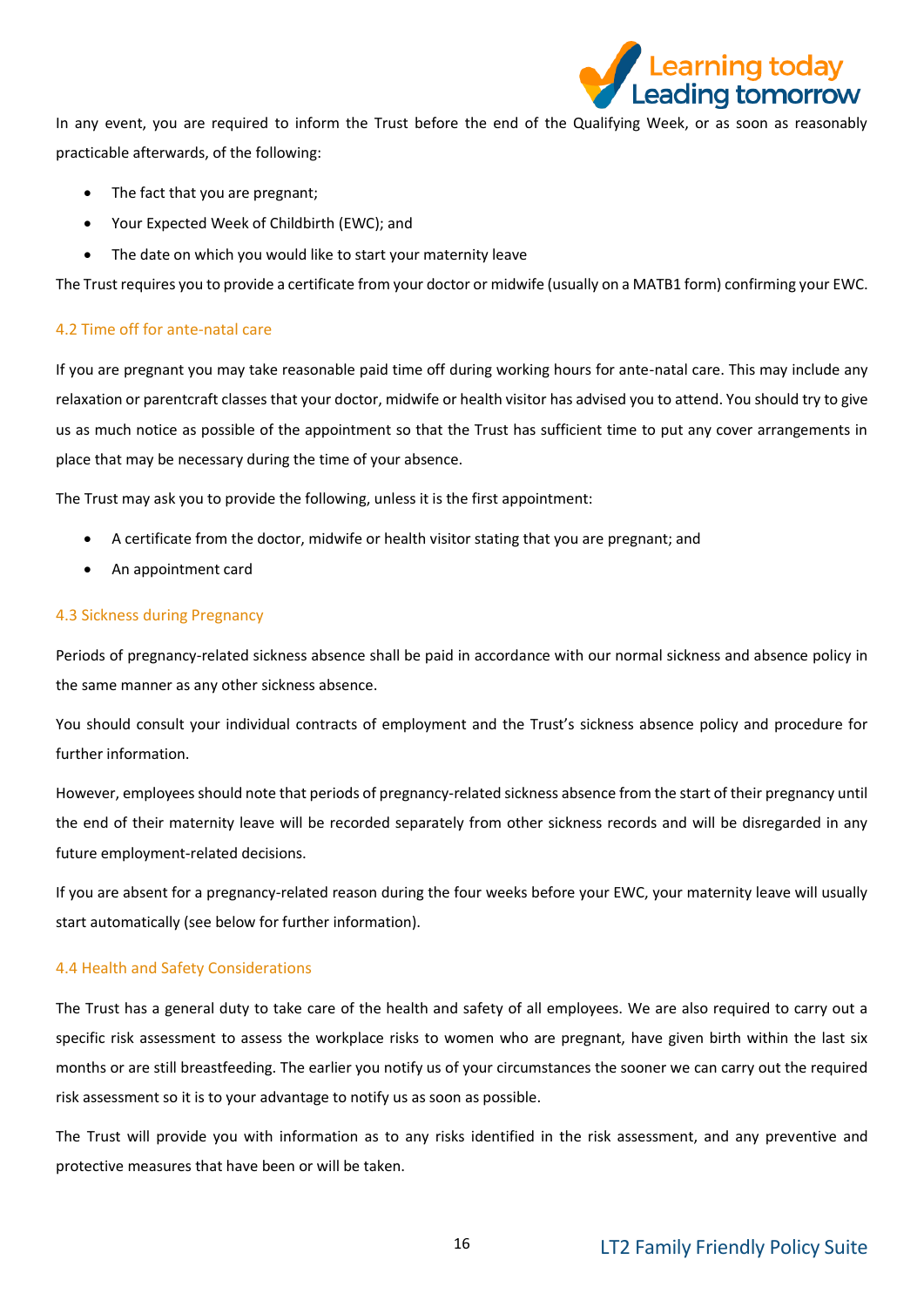

If the Trust considers that, as a new or expectant mother, you would be exposed to health hazards in carrying out your normal work we will take such steps as are necessary (and for as long as is necessary) to avoid those risks. This may involve:

- Changing your working conditions or hours of work
- Offering you suitable alternative work on terms and conditions that are the same or not substantially less favourable; or
- Suspending you from duties, which will be on full pay unless you have unreasonably refused suitable alternative work

#### 4.5 Statutory Maternity Leave

Shortly before your maternity leave starts the Trust will discuss with you the arrangements for covering your work and the opportunities for you to remain in contact, should you wish to do so, during your leave.

Unless you expressly request otherwise, you will remain on circulation lists for internal news, job vacancies, training and work-related social events.

All employees are entitled to a period of up to 52 weeks' maternity leave which is divided into:

- Ordinary Maternity Leave of 26 weeks (**OML**).
- Additional Maternity Leave of a further 26 weeks immediately following OML (**AML**).

#### 4.6 Starting Maternity Leave

The earliest date you can start maternity leave is 11 weeks before the EWC (unless your child is born prematurely before that date).

You must notify the Trust of your intended start date in accordance with the notification requirements set out above.

Once we receive your notification, we will then write to you within 28 days to inform you of the date we will expect you to return to work if you take your full entitlement to maternity leave (**Expected Return Date**).

You may wish to start your maternity leave a little later than originally intended. If this is the case, you can postpone your intended start date by informing us in writing and giving at least 8 weeks' notice or by notifying us in writing at least 28 days before the original intended start date. If that is not possible, then as soon as reasonably practicable.

Alternatively, you may decide that you need or wish to start your maternity leave earlier than originally anticipated. If so, you can bring forward the intended start date by informing us in writing and giving at least 8 weeks' notice or by notifying us in writing at least 28 days before the new start date, whichever is sooner. If that is not possible, then as soon as reasonably practicable.

Your maternity leave shall start on the earlier of:

- Your intended start date (if notified to us in accordance with this policy); or
- The day after any day on which you are absent for a pregnancy-related reason during the four weeks before the EWC; or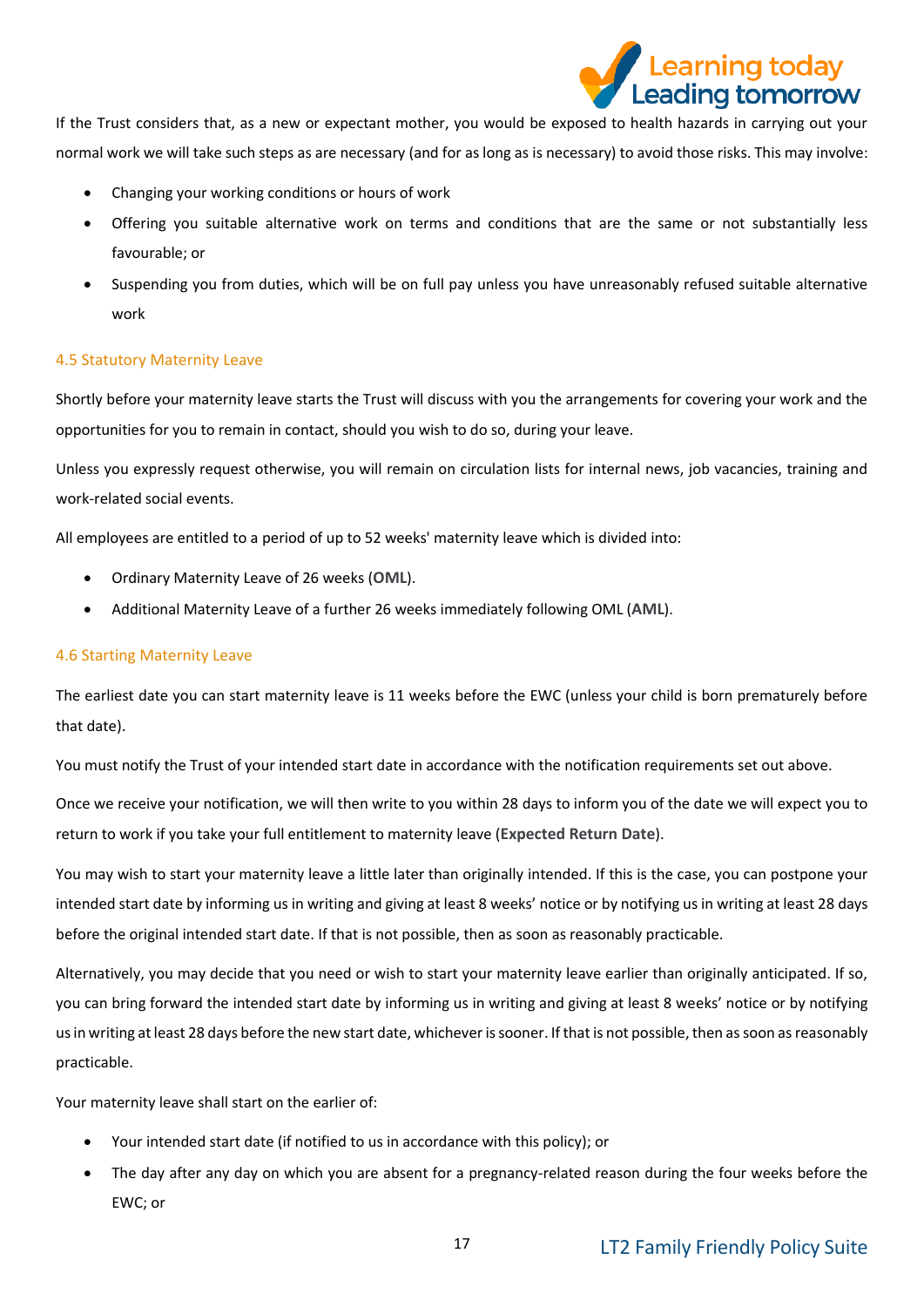

• The day after you give birth

If you are absent for a pregnancy-related reason during the four weeks before the EWC, you must let us know as soon as possible in writing. Maternity leave will be triggered automatically unless both parties agree to delay it.

If you give birth before your maternity leave was due to start, you must let us know the date of the birth in writing as soon as possible.

Employees should note that the law prohibits you from working during the two weeks following childbirth and during this period you are required to take compulsory maternity leave, even if you do not wish to do so, to protect your and your new babies' health, safety and welfare.

## 4.7 Terms and Conditions of employment during OML and AML

All the terms and conditions of your employment remain in force during OML and AML, except for the terms relating to pay.

In particular:

- Benefits in kind such as life insurance, health insurance, use of the Trust's sporting and leisure facilities as applicable shall continue
- Annual leave entitlement under your contract shall continue to accrue (see below); and
- Pension benefits shall continue (see below)

## 4.8 Annual leave entitlements during maternity leave

During OML and AML your statutory entitlement to paid annual leave will accrue at the normal rate.

Annual leave entitlement cannot usually be carried over from one holiday year to the next and employees are normally required to take their holiday entitlement within the holiday year in which it accrues or forfeit any accrued but untaken holiday entitlement at the end of the holiday year.

However, the Trust recognises that this may operate in such a way as to unfairly disadvantage employees who elect to take the maximum statutory entitlement to maternity leave. As such, special exceptions apply in the case of maternity leave.

The Line Manager will usually hold an informal meeting to discuss the best way to manage your holiday entitlement during your proposed period of maternity leave as soon as possible after notification of your intended start date. The options the Trust will consider with you may include:

- Arrangement to take the period of holiday entitlement that you would have accrued but been unable to take during that holiday year by reason of proposed maternity leave prior to the commencement of maternity leave;
- Arrangement to allow for an exceptional carry-over of such holiday entitlement to the following year to be taken at such time or times as the Trust's operational needs and requirements dictate

Discussion regarding the possibility of changing the intended start date of your maternity leave voluntarily to enable you to take your holiday entitlement prior to commencing your maternity leave. If you wish to choose this option, you will be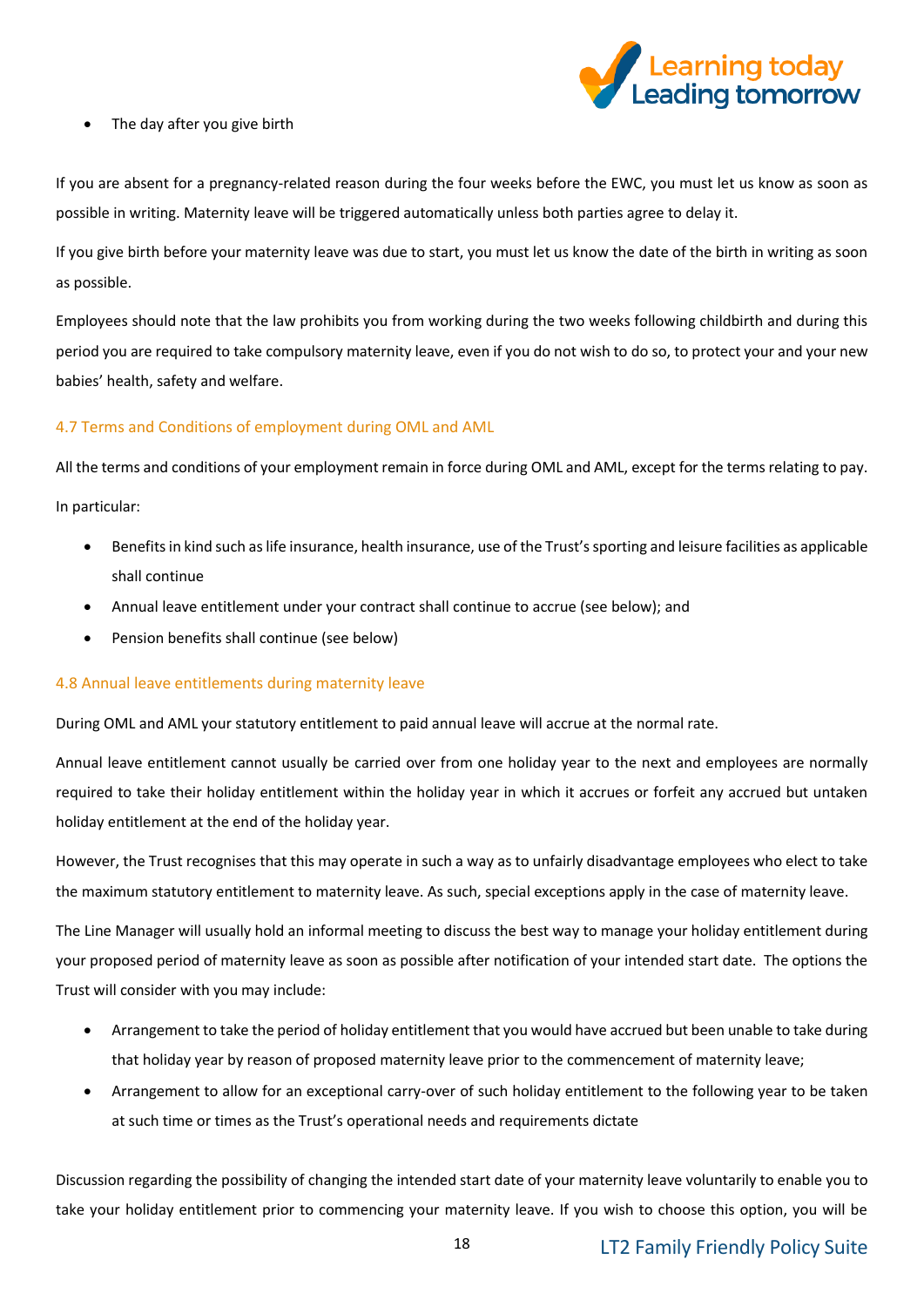

required to submit notification of intention to delay the start of your maternity leave as above within 28 days of the originally intended start date;

Discussion regarding the possibility of changing your intended maternity leave dates, voluntarily, by substituting days of AML which are unremunerated for holiday days which will be paid at your normal rate of pay. If you wish to choose this option, you will be required to submit notification of intention to alter your intended return date.

The Trust must in considering the alternatives with you have regard to its operational requirements, needs and demands throughout the academic term to ensure that a mutually satisfactory arrangement can be reached.

#### 4.9 Pension entitlement during maternity leave

During OML and any further period of paid maternity leave, the Trust will continue to make any employer contributions that we usually make into the Teachers' Pension Scheme or the Local Government Pension Scheme, if applicable, based on the actual pay you receive during this period. If you wish to increase your contributions to make up any shortfall from those based on your normal salary then please contact the relevant Pensions Administrator directly.

The period of unpaid maternity leave will not count towards your membership of the Teachers' Pension Scheme or the Local Government Pension Scheme. Members of the Teachers' Pension Scheme are not obliged to make up for any missed contributions at a later date but may do so if they wish. Staff who are members of the Local Government Pension Scheme may pay back their pension contributions for the period of unpaid maternity leave following their return to work and must inform the Trust if they intend to do this within 30 days of returning to work. If pension contributions are not paid during the unpaid period of maternity leave, this period will not count in the calculation of pensionable service.

For the avoidance of doubt, the Trust shall not make any payments into the Teachers' Pension Scheme or the Local Government Pension Scheme during periods of unpaid maternity leave.

## 4.10 Statutory Maternity Pay

Statutory maternity pay (**SMP**) is payable for up to 39 weeks. SMP will stop being payable if you return to work (and this excludes keeping in touch or KIT days as below).

You are entitled to SMP if:

- You have been continuously employed for at least 26 weeks at the end of your Qualifying Week and are still employed by us during that week
- Your average weekly earnings during the eight weeks ending with the Qualifying Week (the **Relevant Period**) are not less than the lower earnings limit set by the government
- You provide us with a doctor's or midwife's certificate (MAT B1 form) stating your EWC;
- You give at least 28 days' notice (or, if that is not possible, as much notice as you can) of your intention to take maternity leave; and
- You are still pregnant 11 weeks before the start of the EWC or have already given birth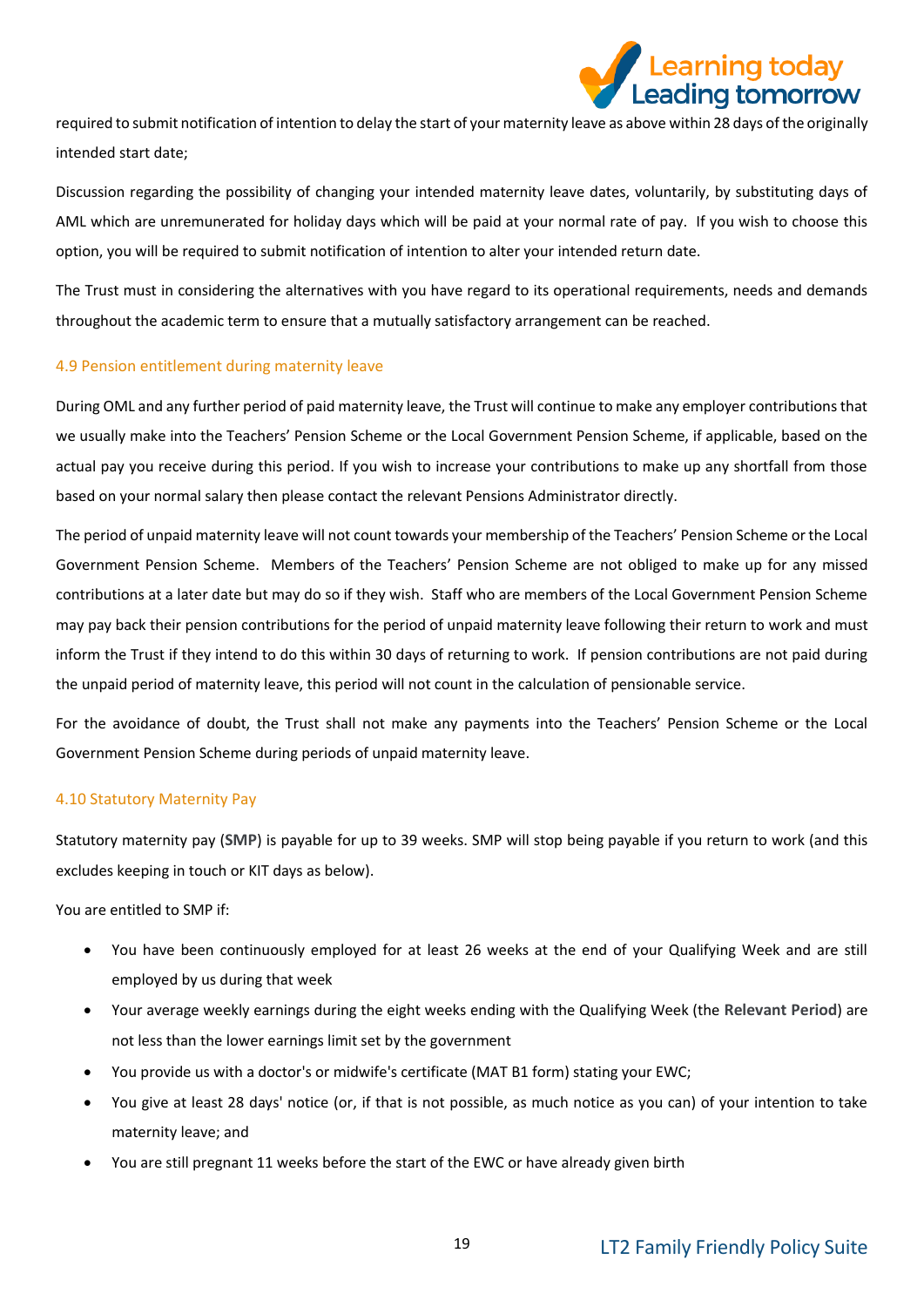

SMP is calculated as follows:

- First six weeks: SMP is paid at the **Earnings-Related Rate** of 90% of your average weekly earnings calculated over the Relevant Period
- Remaining 33 weeks: SMP is paid at the **Prescribed Rate** which is set by the Government for the relevant tax year, or the Earnings-Related Rate if this is lower. This prescribed figure is updated annually. You should contact the Line Manager for details of the current rate applicable to you

SMP accrues from the day on which you commence your OML and thereafter at the end of each complete week of absence. SMP payments shall be made on the next normal payroll date and income tax, National Insurance and pension contributions shall be deducted as appropriate.

You shall still be eligible for SMP if you leave employment for any reason after the start of the Qualifying Week (for example, if you resign or are made redundant). In such cases, if your maternity leave has not already begun, SMP shall start to accrue in whichever is the later of:

- The week following the week in which employment ends; or
- The eleventh week before the EWC

If you become eligible for a pay rise before the end of your maternity leave, you will be treated for SMP purposes as if the pay rise had applied throughout the Relevant Period. This means that your SMP will be recalculated and increased retrospectively, or that you may qualify for SMP if you did not previously qualify.

We shall pay you a lump sum to make up the difference between any SMP already paid and the amount payable by virtue of the pay rise. Any future SMP payments at the Earnings-Related Rate (if any) will also be increased as necessary.

## 4.11 Maternity Allowance

If you do not qualify for Statutory Maternity Pay you may be entitled to Maternity Allowance, paid by the Benefits Agency, for up to 39 weeks. To qualify, you must have been employed or self-employed for 26 weeks out of the 66 weeks before the expected week of childbirth.

## 4.12 Occupational Maternity Pay Scheme

All staff have an obligation to return to their job for at least 13 weeks (including periods of School closure) as a qualifying condition to occupational maternity pay. In the event of the staff member not being available, or being unable, to return to their job for the required period, they shall repay such sum after the first six weeks' payment as the Trust (the employer), at its discretion may decide. Payments made by way of SMP are not refundable.

To qualify for occupational maternity pay, you must be employed for at least one year and 11 weeks with one or more local authorities by the expected week of childbirth.

| First 4 weeks of absence: | Full pay, offset against payments made by way of SMP or Maternity Allowance (MA). |
|---------------------------|-----------------------------------------------------------------------------------|
|                           |                                                                                   |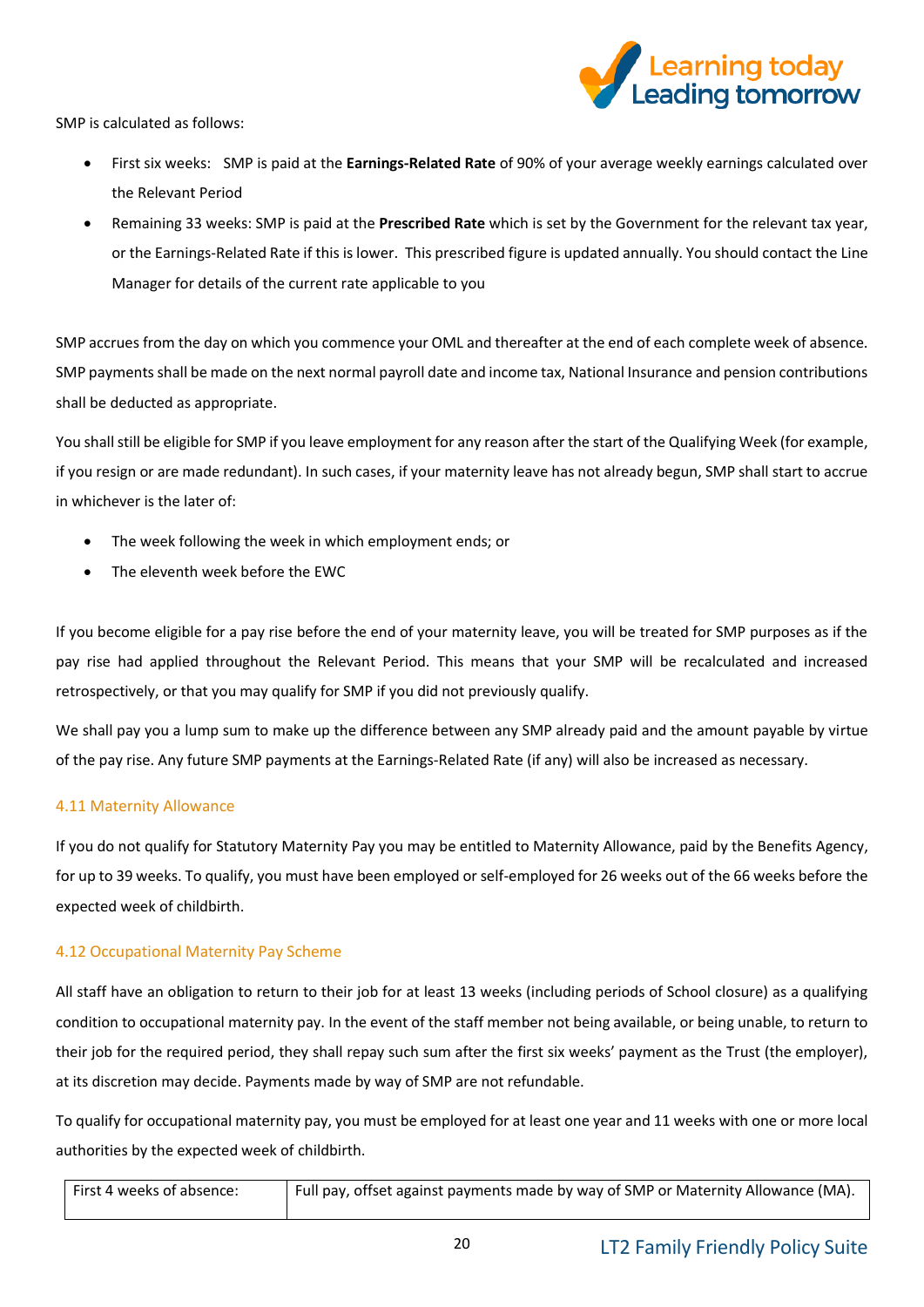

| 5 <sup>th</sup> and 6 <sup>th</sup> week of absence:  | 90% of weekly pay offset against payments made by way of SMP or MA, if not eligible |
|-------------------------------------------------------|-------------------------------------------------------------------------------------|
|                                                       | for SMP.                                                                            |
| $7th$ to 18 <sup>th</sup> week of absence:            | 50% of pay without deductions except by the extent to which combined pay and SMP    |
|                                                       | (or MA if not eligible for SMP) exceeds full pay.                                   |
| 19 <sup>th</sup> to 39 <sup>th</sup> week of absence: | SMP.                                                                                |
| 40 <sup>th</sup> to 52 <sup>nd</sup> week of absence: | No entitlement to pay.                                                              |

## 4.13 Keeping in touch during maternity leave

The Trust may make reasonable contact with you from time to time during your maternity leave and will continue to send you all internal information relating to Trust social events, internal changes and job opportunities unless you expressly ask us not to.

Under recent legislation, you may now work (including attending training) for up to 10 days during maternity leave without bringing your maternity leave or SMP to an end. These days are called Keeping In Touch or KIT days.

The arrangements for any KIT days you wish to have, including pay, would be set by agreement with the Line Manager.

You are not obliged to undertake any such work during maternity leave. In any case, you must not work in the two weeks following birth and KIT days may not therefore be arranged during that time.

Shortly before you are due to return to work, we may invite you to have a discussion (whether in person or by telephone) about the arrangements for your return to work with the Line Manager.

This may include:

- Updating you on any changes that may have occurred
- Discussing any necessary training
- Discussing any changes to working arrangements (for example, if you have made a request to work flexibly)

## 4.14 Shared Parental Leave (SPL)

Shared Parental Leave will enable eligible mothers, fathers, partners and adopters to choose how to share time off work after their child is born or placed.

The option to 'opt in' to Shared Parental Leave applies for parents who meet the eligibility criteria, where a baby is born on or after 5 April 2015.

SPL allows parents to take up to 52 weeks leave in total on the birth of their child, less the two weeks' compulsory maternity leave. Your partner will not have an autonomous right to SPL; this right will only arise if you choose to curtail your statutory maternity leave and share your remaining entitlement.

You should refer to the Trust's Shared Parental Leave (Birth) Policy for further guidance and eligibility criteria.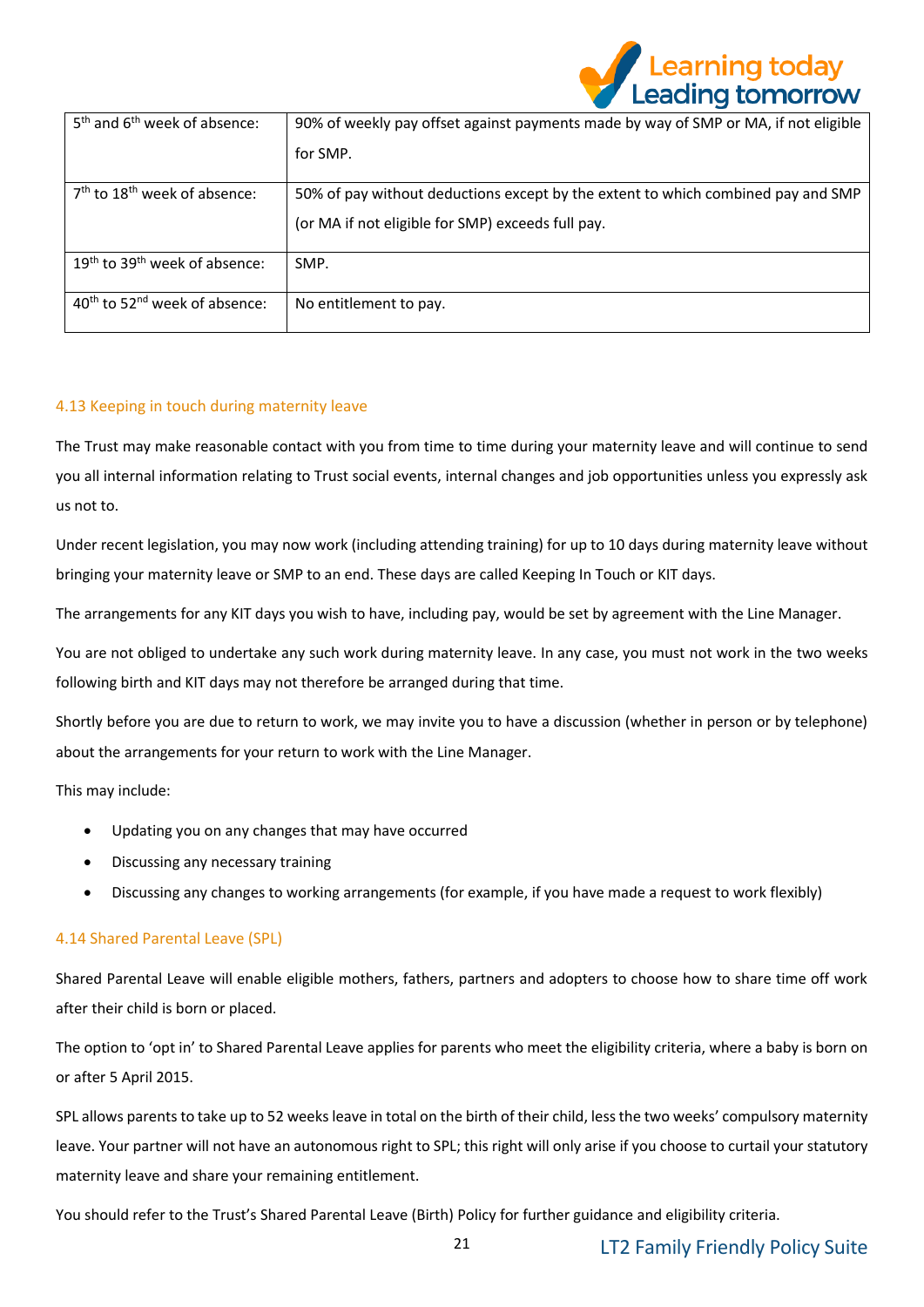

#### 4.15 Your Expected Return Date

Once you have notified us in writing of your intended start date, we shall send you a letter within 28 days to inform you of your Expected Return Date.

If your start date has been changed (either because you gave us notice to change it, or because maternity leave started early due to illness or premature childbirth) we shall write to you within 28 days of the start of maternity leave with a revised Expected Return Date.

We expect you to return on the Expected Return Date unless you tell us otherwise. It is helpful to us if you confirm during your maternity leave that you will be returning to work as expected.

If you wish to return to work earlier than the Expected Return Date, you must give us eight weeks' prior notice. It is helpful if you give this notice in writing.

If you give insufficient notice, we may postpone your return date until 4 weeks (or 8 weeks if appropriate) after you gave notice, or to the Expected Return Date if sooner.

If you wish to return later than the Expected Return Date, you should either:

- Request unpaid parental leave in accordance with our Parental Leave Policy, giving us as much notice as possible but not less than 21 days; or
- Request paid annual leave in accordance with your contract, which will be at our discretion

If you are unable to return to work due to sickness or injury, this will be treated as sickness absence and our usual sickness policy will apply.

In any other case, late return will be treated as unauthorised absence and may depending on the circumstances result in disciplinary action in accordance with our Disciplinary Policy and Procedure.

In addition to the above requirements, all staff are under an obligation to return to their job for at least 13 weeks (including periods of School closure) as a qualifying condition to occupational maternity pay. Staff who are not available, or are unable, to return to their job for the required period, shall repay such sum after the first six weeks' payment as the Trust (the employer), at its discretion may decide. Payments made by way of SMP are not refundable.

## 4.16 Deciding not to return to work

If you do not intend to return to work, or are unsure, it is helpful if you discuss this with us as early as possible. You are encouraged to book an informal meeting with the Line Manager to discuss this and obtain any information you may require as soon as you able to do so.

If you decide not to return you should give notice of resignation in accordance with your contract. The amount of maternity leave left to run when you give notice must be at least equal to your contractual notice period; otherwise we may require you to return to work for the remainder of the notice period.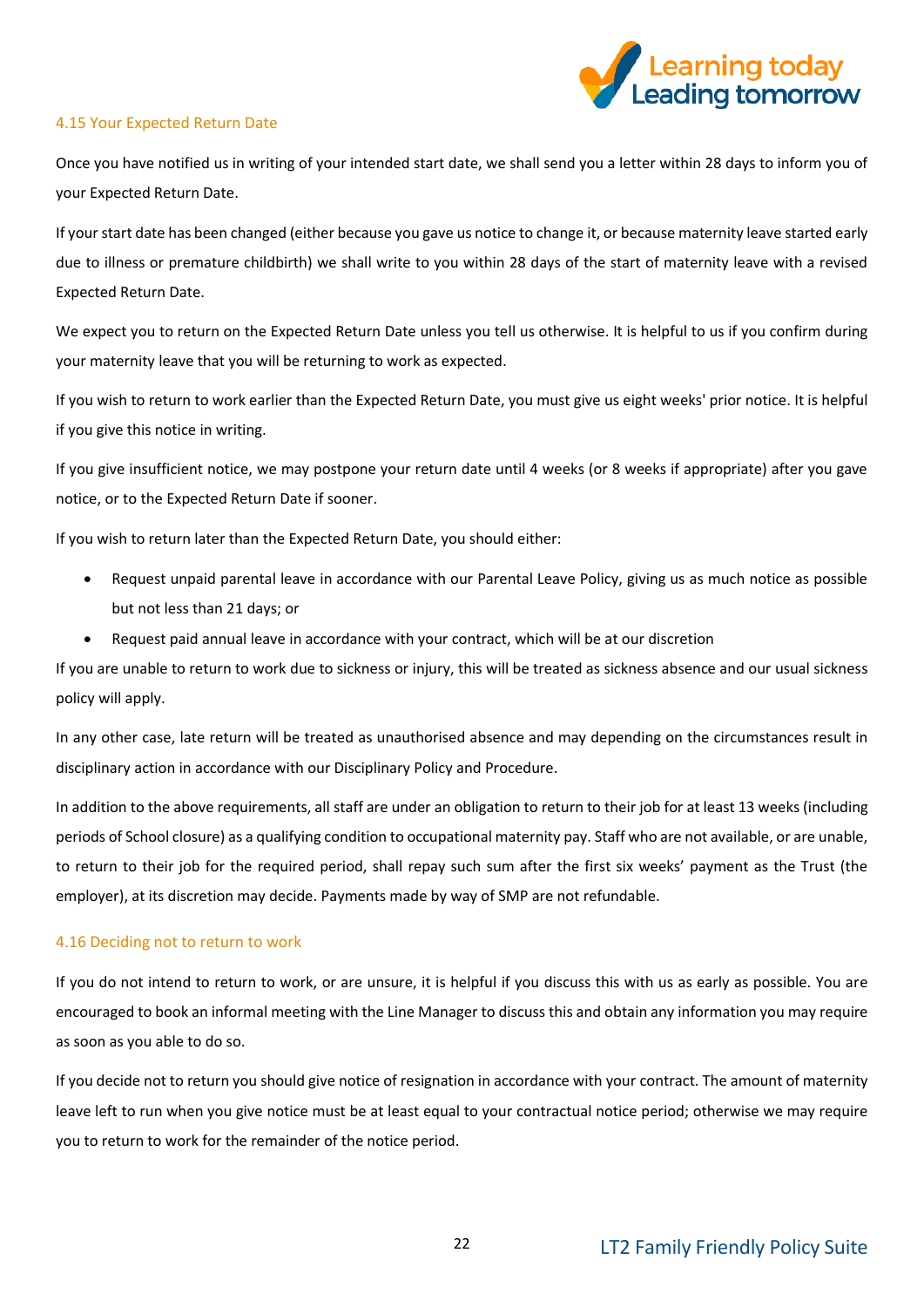

Employees are reminded that once you have given notice that you will not be returning to work, you cannot change your mind without our agreement and your contract of employment with the Trust will be terminated accordingly by reason of resignation.

A decision not to return to work does not affect your right to receive SMP.

## 4.17 Rights on return to work after maternity leave

You are normally entitled to return to work in the same position as you held before commencing leave. Your terms of employment shall be the same as they would have been if you had not been absent.

However, if you have taken any period of AML, or more than four weeks' parental leave, and it is not reasonably practicable for us to allow you to return into the same position; we may provide you with another suitable and appropriate position on terms and conditions that are not less favourable.

## 4.18 Requests to change working patterns on return

The Trust will deal with any requests by employees to change their working patterns (such as working part-time) after maternity leave on a case-by-case basis. However, employees should note that there is no absolute right to insist on working part-time, only a statutory right to request flexible working.

The Trust will try to accommodate your wishes unless there is a justifiable reason for refusal, bearing in mind the needs of the business. It is helpful if requests are made as early as possible. Employees should refer to the Trust's Flexible Working Policy for further information and practical guidance about making an application to work flexibly.

## 4.19 Switching to Shared Parental Leave

In some cases, you and your spouse, civil partner or partner may be eligible to opt into the SPL scheme which gives you more flexibility to share the leave and pay available in the first year after birth. Your spouse, civil partner or partner should check with their employer that they are eligible.

You would need to give us at least 8 weeks' written notice to end your maternity leave and opt into SPL. You can give this notice before or after the birth, but you must remain on maternity leave until at least two weeks' after birth. You would then be able to share any remaining leave with your spouse, civil partner or partner. Please refer to the Shared Parental Leave section of this policy for further information.

## 4.20 Agency workers and maternity

Agency workers who have completed the 12 week qualifying period must not be unreasonably refused time off during working hours to attend appointments for antenatal care, which have been made on the advice of a medical practitioner, a registered midwife or a registered health visitor. Apart from the first appointment, if requested by their employer, the worker must produce a certificate confirming their pregnancy and a document from one of the above, proving that antenatal appointments have been made. Antenatal care includes classes such as, attending for medical advice, relaxation classes or pre and post birth parenting classes recommended on medical advice.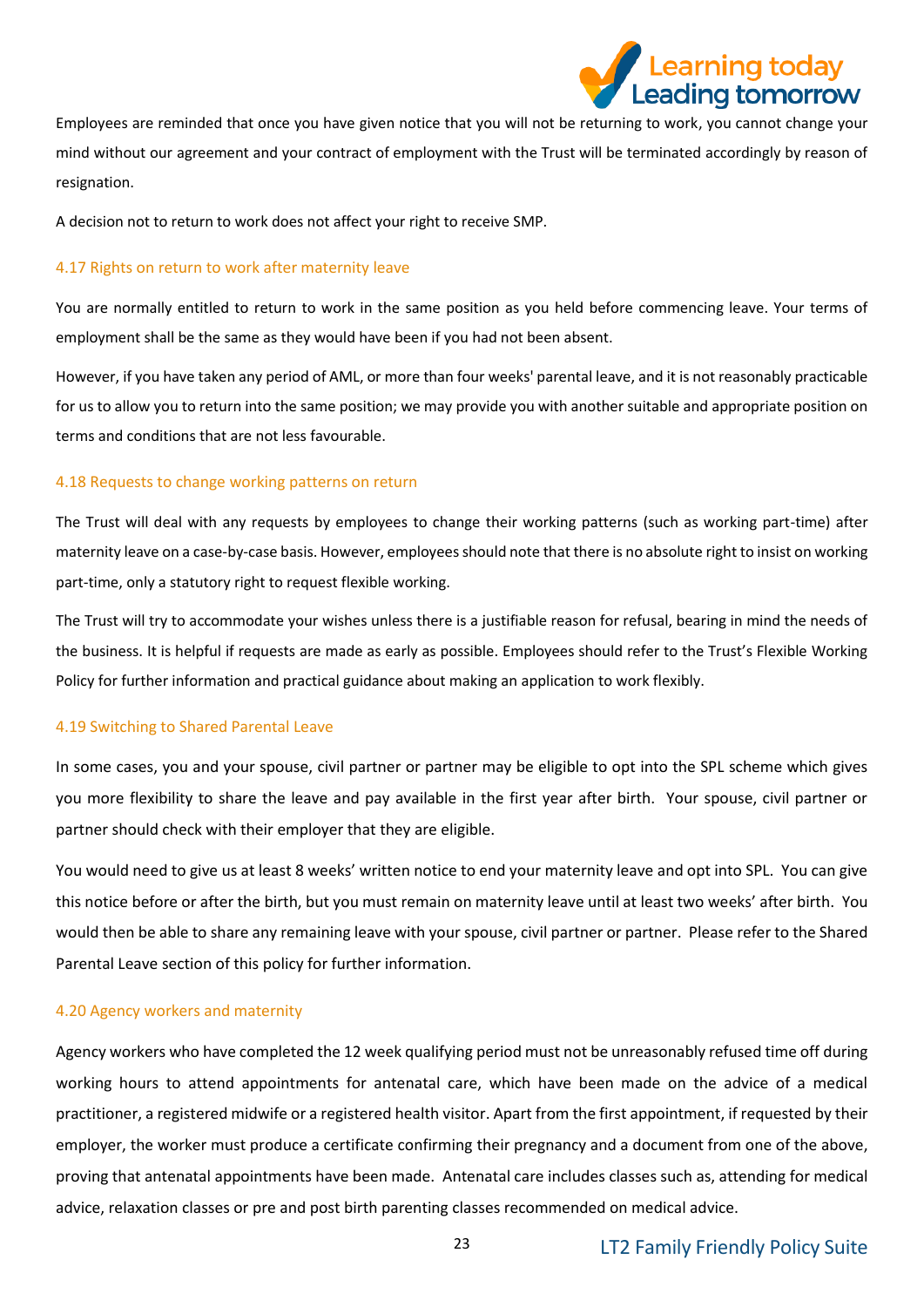

The duties towards a pregnant agency worker by the Trust (end user) and the agency are triggered once the worker has notified them that they are expecting or that they have given birth within the last 6 months or they are breast feeding. The agency worker who has completed the 12 week qualifying period will also be entitled to be paid by the agency at the appropriate hourly rate for attending their antenatal appointments.

Agency workers who have completed the 12 week qualifying period will also have the same rights to accompany a pregnant employee or worker to antenatal appointments described in the LT2 Leave of Absence Policy.

## <span id="page-23-0"></span>**5. Paternity Policy**

#### 5.1 Ordinary Paternity Leave

Eligible employees are entitled to take either one week or two consecutive weeks' paid Paternity Leave following the birth or placement of a child in order to care for the child or support its mother. During Paternity Leave, most employees will be entitled to full pay.

Eligible employees who have a child through surrogacy will also be permitted to take Ordinary Paternity Leave and Pay.

#### 5.2 Eligibility for Paternity Leave and Paternity Pay

In order to qualify for Paternity Leave and full pay the employee must:

- Be the biological father of the child or the mother's husband or partner (male or female);
- Have or expect to have responsibility for the child's upbringing;
- Have worked continuously for the Trust for 26 weeks by the end of the 15th week before the child is due; and
- Have average weekly earnings equal to or above the Lower Earnings Limit for National Insurance purposes over the eight week period leading up to and including the Notification Week.

The Trust may ask an employee to provide a self-certificate as evidence that they meet these conditions. The self-certificate must provide the information required above and include a declaration that the employee meets the necessary conditions.

#### 5.3 Taking Paternity Leave

An employee is permitted to take Paternity Leave in units of either one whole week or two consecutive whole weeks.

Leave may start on any day of the week on or following the child's birth or placement but must be completed:

- Within 56 calendar days of the actual date of the birth of the child or placement; or
- If the child is born early, within the period from the actual date of birth up to 56 calendar days after the expected week of birth.

An employee may change their mind about the starting date for Paternity Leave providing they tell the Trust at least 28 calendar days in advance of the changed start date where reasonably practicable.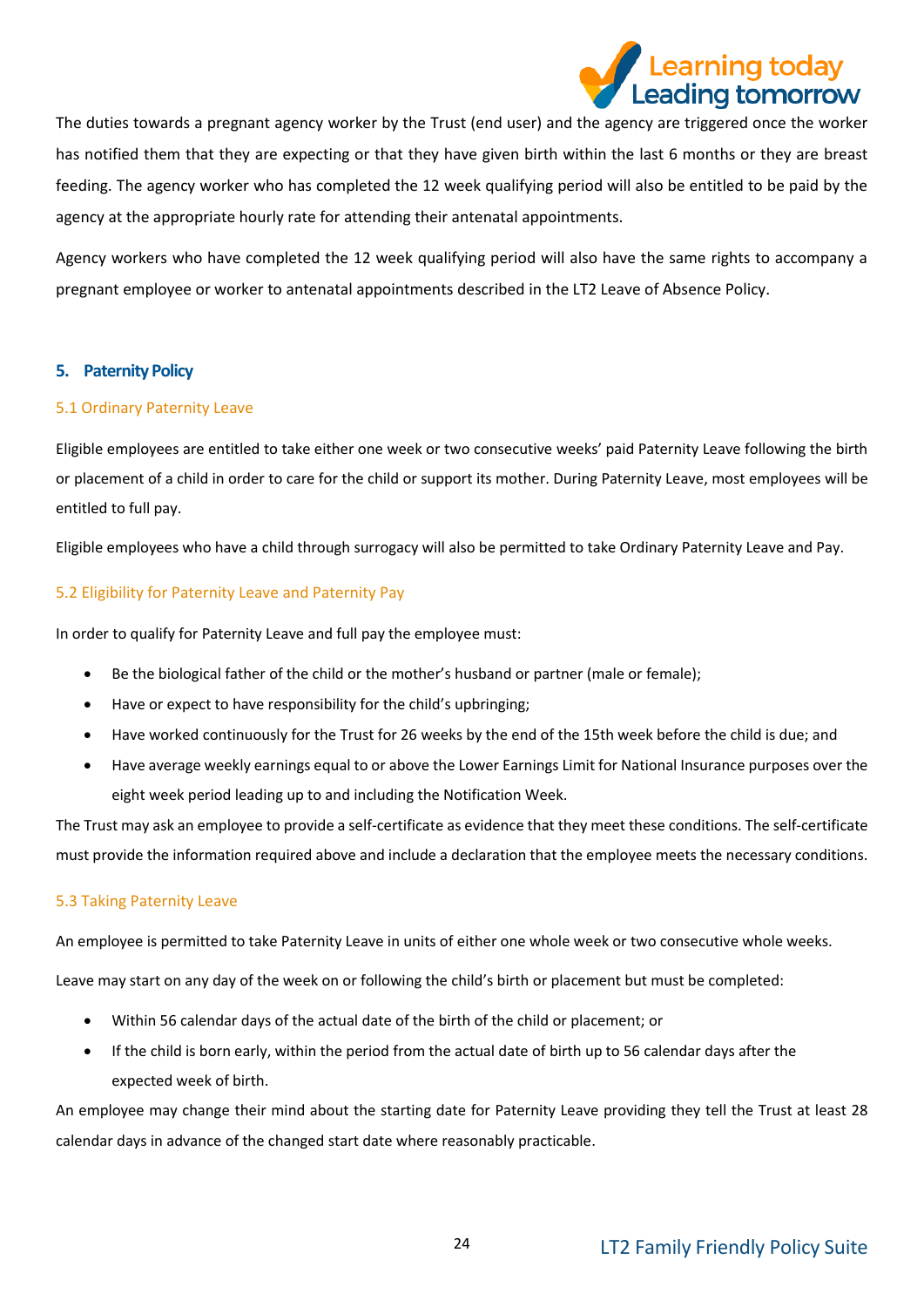

#### 5.4 Notification Procedures for Paternity Leave

An employee who wishes to take Paternity leave must notify the Trust by the 15th week before the expected week of child birth or give 28 days notice when adopting, stating:

- The week the child is due or placement is due to commence;
- Whether the employee wishes to take one week or two consecutive weeks' leave; and
- When the employee wants the leave to start

#### 5.5 Contractual benefits during Paternity Leave

An employee on Paternity Leave is entitled to enjoy their normal terms and conditions of employment with the exception of pay. The employee is entitled to return to the same job following Paternity Leave

If an employee has an enhanced contractual right to Paternity Leave or Paternity Pay they may take advantage of whichever is the more favourable right. Employees should clearly understand however that when payment of contractual paternity pay is made this is inclusive of any SSP entitlement i.e. employees are not entitled to both.

#### 5.6 Paternity Leave and Adoption

The partner of an individual who adopts or other member of a couple who is adopting jointly may be entitled to Paternity Leave and Paternity Pay.

When a couple adopts, the couple can choose who will take Adoption Leave and who will take Paternity Leave. Only one period of Adoption Leave and one period of Paternity Leave may be taken between the couple even if each individual works for different employers.

Further details of this entitlement are set out in the Trust's Adoption Leave section of this policy.

## 5.7 Ante-natal and Adoption Appointments

This entitles an employee who has a "qualifying relationship" with a pregnant woman or their expected child to take time off during their working hours to accompany the woman to ante-natal or adoption appointments.

A 'qualifying relationship' includes the expected child's father, the mother's husband, partner or civil partner. They should usually live with the woman in an enduring family relationship and are not a relative of the woman. However, if you have separated from your partner at the time of birth or adoption, you are still entitled to take Paternity Leave.

There is no qualifying period of employment for this right so it will be available to relevant employees from the start of their employment.

The amount of time off that an employee may take during working hours to accompany a pregnant woman to antenatal appointments or a partner to adoption appointments is limited to no more than two occasions lasting no more than six and a half hours each.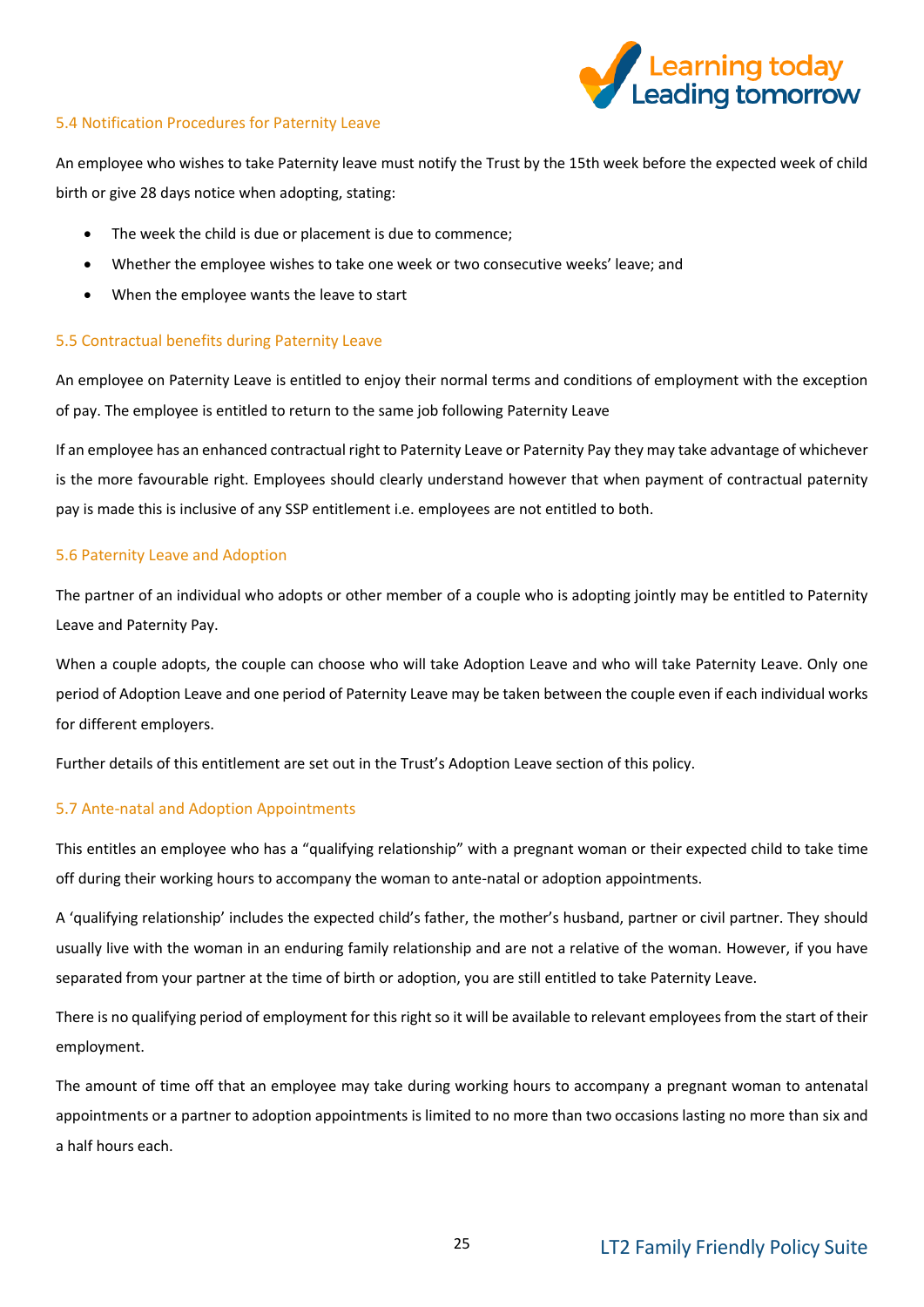

#### 5.8 Making the request

The law provides that the employee must comply with certain formalities for applying for time off to accompany a woman to an antenatal or adoption appointment, but only if they are requested to by the Trust. In that case, the employee will not be entitled to take the time off unless they give the Trust a document (which may be in electronic form, such as e-mail) showing:

- That the employee has a qualifying relationship with the pregnant woman or expected child
- That the purpose of taking the time off is to accompany a pregnant woman to an antenatal appointment or a partner to an adoption appointment
- That the appointment has been made on the advice of a registered doctor, registered midwife or registered nurse
- The date and time of the appointment

The Trust may refuse an employee time off to accompany a woman at an antenatal appointment or a partner to an adoption appointment where it is reasonable for it to do so.

#### 5.9 Shared Parental Leave

The option to take Shared Parental Leave now replaces the previous provision for Additional Paternity Leave.

Eligible employees are able to make arrangements for shared parental leave and pay in relation to the birth of a child or following the placement of a child after adoption.

You will not have an autonomous right to SPL; this right will only arise if the mother or primary adopter chooses to curtail their statutory maternity leave and share their remaining entitlement with you.

Employees should refer to the Trust's Shared Parental Leave section of this policy for further guidance and eligibility criteria for Shared Parental Leave.

#### 5.10 Maternity Support Leave

Maternity support leave of 5 days with pay shall be granted to the child's father or the partner or nominated carer of an expectant mother at or around the time of birth. A nominated carer is defined as the person nominated by the mother to assist in the care of the child and to provide support to the mother at or around the time of the birth.

#### <span id="page-25-0"></span>**6. Shared Parental Leave**

#### 6.1 Eligibility for Shared Parental Leave (SPL)

Eligible employees are able to make arrangements for shared parental leave and pay in relation to the birth or adoption of a child. This policy applies to employees. It does not apply to agency workers or self-employed contractors.

#### 6.2 What Is Shared Parental Leave?

Shared parental leave (SPL) is a form of leave that may be available where an adoption agency places a child on or after 5 April 2015 or the birth of a child.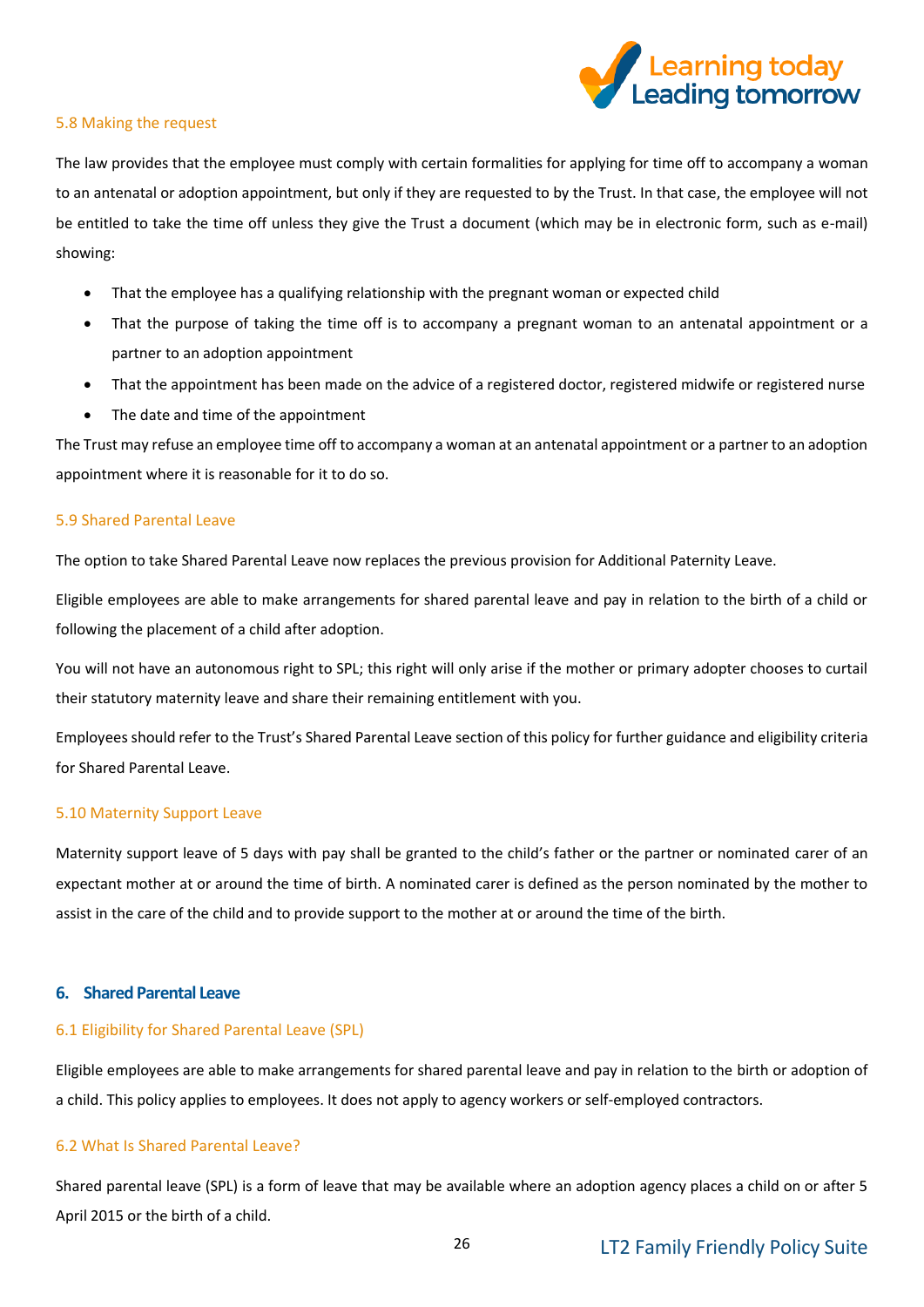

It provides a more flexible alternative to the default system whereby one partner may qualify for up to 52 weeks' adoption or maternity leave and the other partner may qualify for up to two weeks' ordinary paternity leave.

Under the SPL system, up to 50 weeks of the adoption or maternity leave entitlement may be designated as SPL. Assuming both people are eligible, a couple can choose how to split that leave between them. They may be able to take this leave at the same time or at different times. They may also be able to take it in more than one block.

In the case of the birth of a child, the mother cannot end her maternity leave (and therefore cannot take SPL) during the [compulsory maternity leave](http://uk.practicallaw.com/5-200-3103) period, which is two weeks in most cases.

#### 6.3 Entitlement to SPL

Employees are entitled to SPL in relation to the adoption of a child if an adoption agency has placed a child with a person and/or their partner for adoption and they intend to share the main responsibility for the care of the child with their partner. Employees are also entitled to SPL if:

- They are the child's mother, and share the main responsibility for the care of the child with the child's father (or your partner, if the father is not your partner);
- They are the child's father and share the main responsibility for the care of the child with the child's mother; or
- They are the mother's partner and share the main responsibility for the care of the child with the mother (where the child's father does not share the main responsibility with the mother).
- The total amount of SPL available is 52 weeks, less the weeks spent by the child's mother on maternity leave (or the weeks in which the mother has been in receipt of SMP or MA if she is not entitled to maternity leave).

The mother cannot start SPL until after the compulsory maternity leave period, which lasts until two weeks after birth.

For any SPL the following conditions must also be fulfilled:

- a. Employees must have at least 26 weeks continuous employment with the Trust by the end of the Qualifying Week, and still be employed by the Trust in the week before the leave is to be taken;
- b. The other person must have worked (in an employed or self-employed capacity) in at least 26 of the 66 weeks before the Qualifying Week and had average weekly earnings of at least £30 during 13 of those weeks; and
- c. Both the employee and their partner must give the necessary statutory notices and declarations as summarised below, including notice to end adoption or maternity leave or statutory adoption or maternity pay (SAP or SMP).

Either the employee or their partner must qualify for statutory adoption or maternity leave and/or SAP or SMP and must take at least two weeks of adoption or maternity leave and/or pay.

## 6.4 Minimum Period of Adoption or Maternity Leave

If one person is taking adoption or maternity leave and/or claiming SAP or SMP, the other person may be entitled to two weeks' paternity leave and pay. A person should consider using this before taking SPL. Paternity leave is additional to any SPL entitlement and a person will lose any untaken paternity leave entitlement once they start a period of SPL.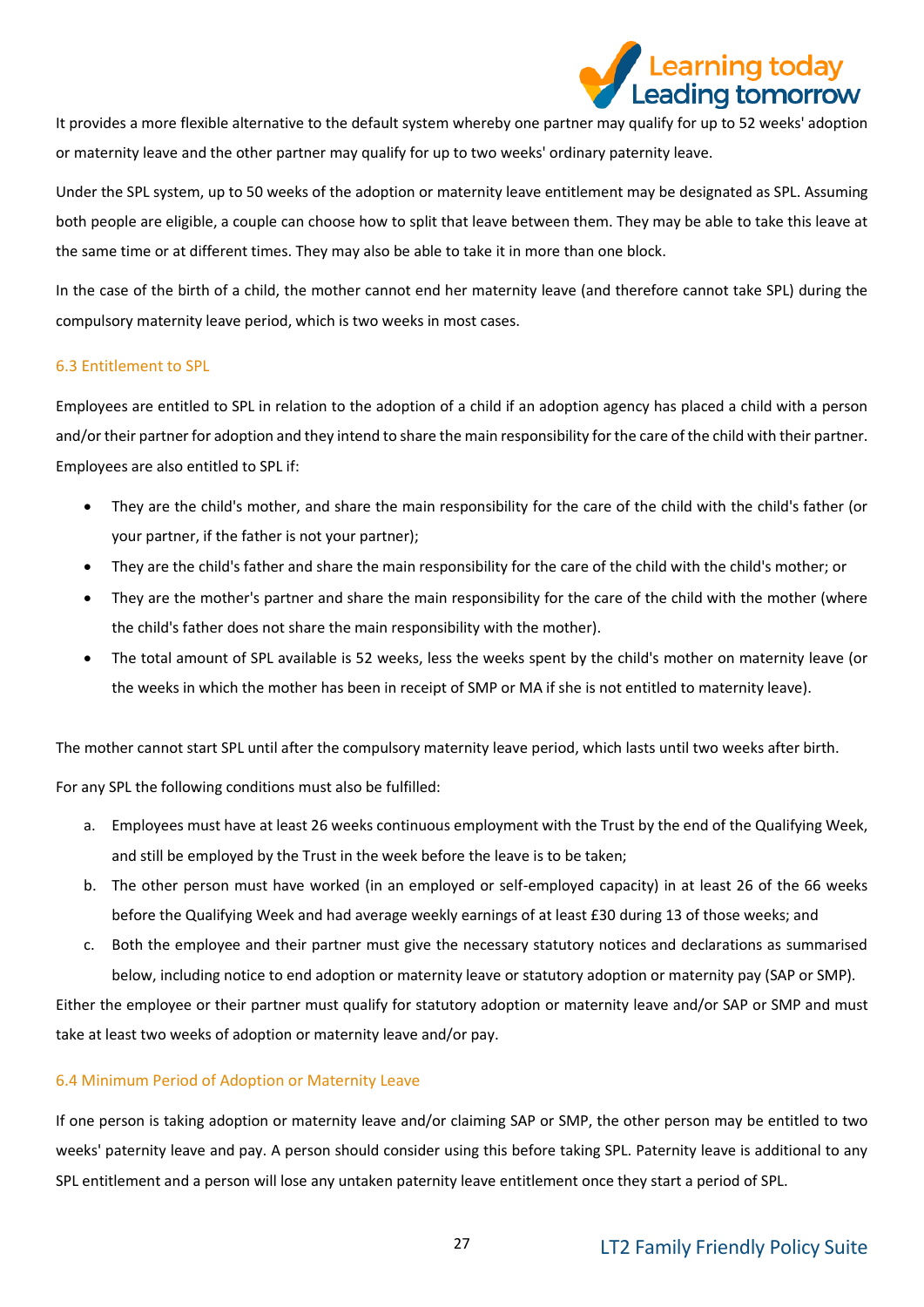

#### 6.5 Relationship with Paternity Leave

An employee who intends to take paternity leave must take it in the first 8 weeks after the child is placed with them or the child is born, otherwise it will be lost. An employee will also lose any untaken paternity leave entitlement once they start a period of SPL. Therefore, it is usually advisable for an employee who is not taking adoption or maternity leave or SAP / SMP to use up their paternity leave entitlement first, rather than going straight onto SPL. Unlike adoption or maternity leave, time spent on paternity leave does not reduce the amount of SPL available.

The total amount of SPL available is 52 weeks, less the weeks of adoption or compulsory maternity leave taken by either partner (or the weeks in which a partner has been in receipt of SAP or SMP if they were not entitled to adoption or maternity leave).

## 6.6 Opting in to Shared Parental Leave and Pay

Not less than eight weeks before the date an employee intends SPL to start, an employee must give the Trust a written optin notice giving:

- Their name and their partner's name;
- If they are taking adoption or maternity leave, their adoption or maternity leave start and end dates;
- If they are not taking adoption or maternity leave, their partner's adoption or maternity leave start and end dates, or if their partner is not entitled to adoption or maternity leave, the start and end dates of their SAP or SMP;
- The total SPL available, which is 52 weeks minus the number of weeks' adoption or maternity leave or SAP / SMP taken or to be taken by themselves or their partner;
- How many weeks of the available SPL will be allocated to them and how many to their partner (they can change the allocation by giving the Trust further written notice, and they do not have to use their full allocation);
- If they are claiming statutory shared parental pay (ShPP), the total ShPP available, which is 39 weeks minus the number of weeks of SAP or SMP taken or to be taken);
- How many weeks of the available ShPP will be allocated to them and how many to their partner (they can change the allocation by giving the Trust further written notice, and they do not have to use their full allocation);
- An indication of the pattern of leave they are thinking of taking, including suggested start and end dates for each period of leave. This indication will not be binding at this stage, but should include as much information as possible about future intentions; and
- Declarations that they both meet the statutory conditions to enable them to take SPL and ShPP.

## 6.7 Ending Adoption or Maternity Leave

If a person is taking or intends to take adoption or maternity leave and wants to opt into the SPL scheme, they must give the Trust at least eight weeks' written notice to end their adoption or maternity leave (a curtailment notice). The notice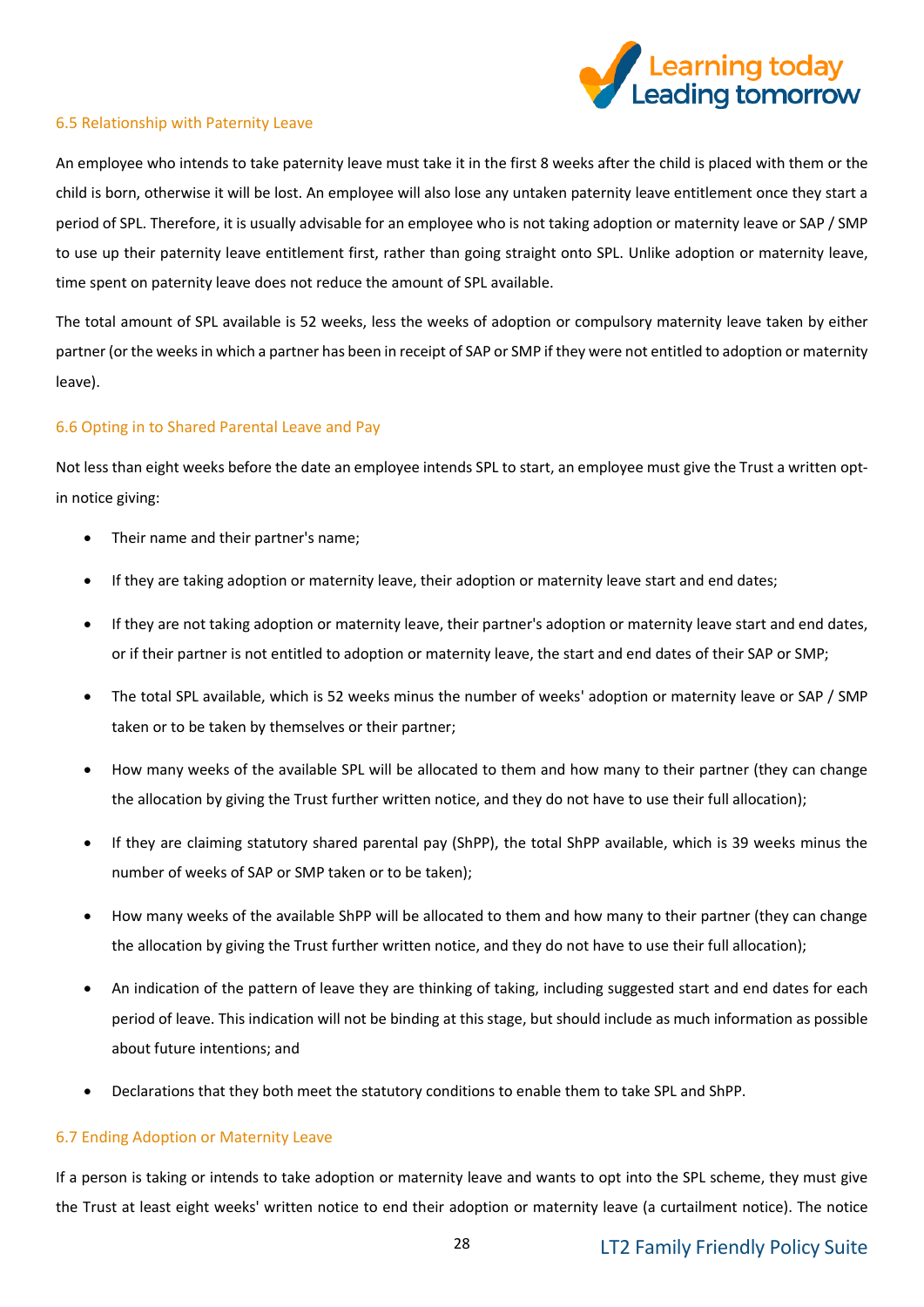

must state the date their adoption or maternity leave will end. They can give the notice before or after adoption or maternity leave starts, but they must take at least two weeks' adoption or maternity leave.

They must also give the Trust, at the same time as the curtailment notice, a notice to opt into the SPL scheme or a written declaration that their partner has given their employer an opt-in notice and that they have given the necessary declarations in that notice.

If a partner is eligible to take SPL from their employer they cannot start it until the Trust has been given the curtailment notice.

The curtailment notice is binding on the employee and cannot usually be revoked. A curtailment notice can only be revoked if one of the following applies:

- a. If an employee realises that neither themselves nor their partner are in fact eligible for SPL or ShPP, in which case they can revoke the curtailment notice in writing up to eight weeks after it was given
- b. If the partner has died

Once a curtailment notice has been revoked both parties will be unable to opt back in to the SPL scheme.

## 6.8 Ending a Partner's Adoption or Maternity Leave or Pay

If the other person is taking adoption or maternity leave or claiming SAP or SMP from their employer, an employee will only be able to take SPL once their partner has either:

- Returned to work
- Given their employer a curtailment notice to end adoption or maternity leave; or
- Given their employer a curtailment notice to end SAP or SMP (if they are entitled to SAP/SMP but not adoption or maternity leave)

## 6.9 Evidence of Entitlement

You must also provide on request:

- One or more documents from the adoption agency showing the agency's name and address and the expected placement date in the case of adoption;
- A copy of the birth certificate in the case of a birth;
- And for either case, the name and address of the other parent's employer (or a declaration that they have no employer).

## 6.10 Notifying the Trust of the SPL Dates

Having opted into the SPL system the employee will need to give a period of leave notice informing the Trust of the start and end dates of their leave. This can be given at the same time as the opt-in notice, or it can be given later, as long as it is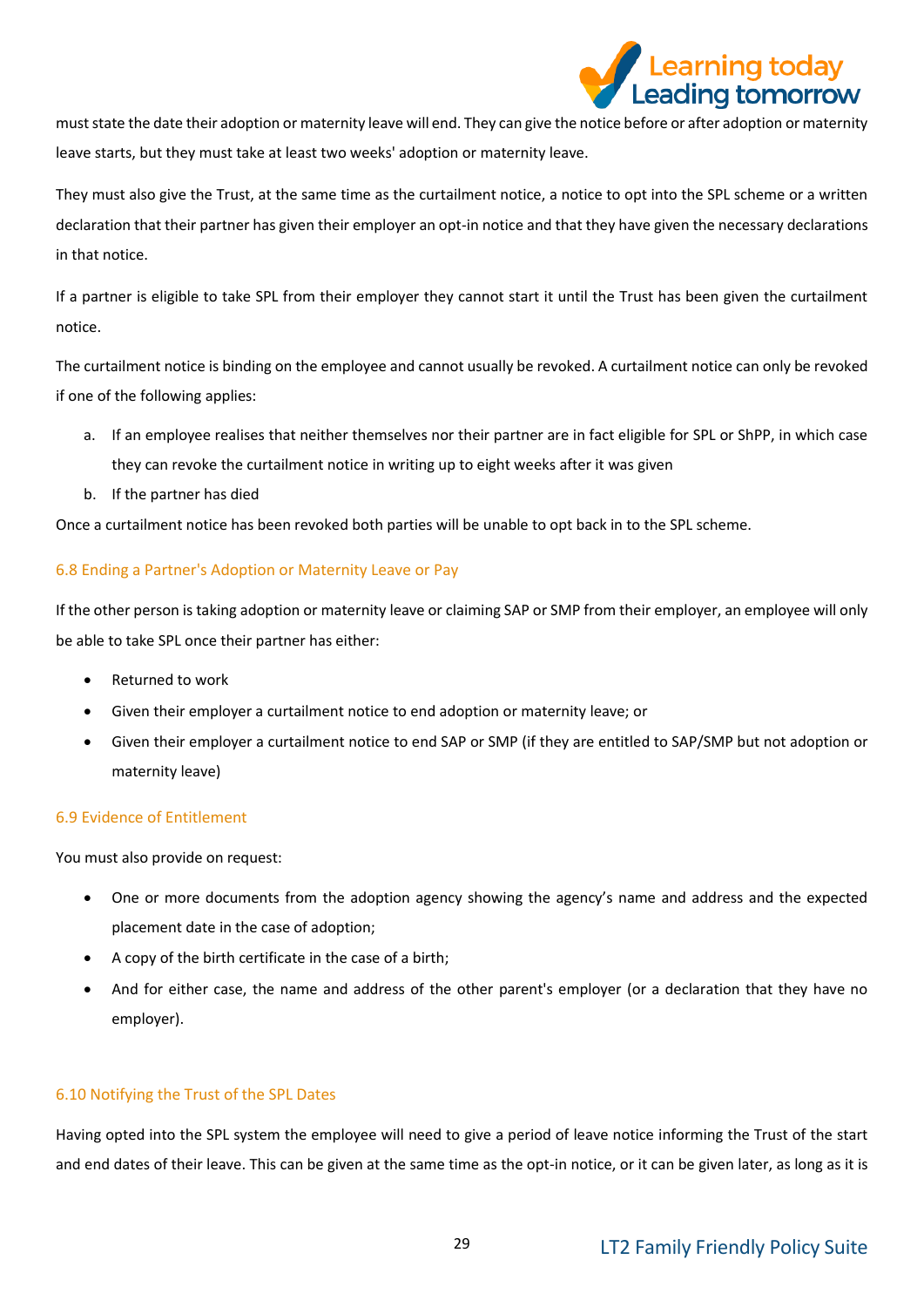

given at least eight weeks before the start of the leave. The employee must also state in their period of leave notice the dates on which they intend to claim shared parental pay, if applicable.

If the period of leave notice gives dates for a single continuous block of SPL the employee will be entitled to take the leave set out in the notice.

Employees can give up to three period of leave notices. This may enable employees to take up to three separate blocks of shared parental leave.

## 6.11 Procedure for Requesting Split Periods of SPL

In general, a period of leave notice should set out a single continuous block of leave. The Trust may, in some cases, be willing to consider a period of leave notice where the SPL is split into shorter periods (of at least a week) with periods of work in between. It is best to discuss this with the Line Manager in advance of submitting any formal period of leave notices. This will need to be discussed before submitting any formal leave notices to allow the Trust time to consider the request and hopefully agree a pattern of leave with the employee from the start.

Employees must submit a period of leave notice setting out the requested pattern of leave at least eight weeks before the requested start date. If the Trust are unable to agree to the employees request straight away, there will be a two-week discussion period. At the end of that period, the Trust will confirm any agreed arrangements in writing. If the Trust have not reached an agreement, the employee will be entitled to take the full amount of requested SPL as one continuous block, starting on the start date given in their notice.

Alternatively, employees may:

- Choose a new start date (which must be at least eight weeks after their original period of leave notice was given), and tell the Trust within five days of the end of the two-week discussion period; or
- Withdraw their period of leave notice within two days of the end of the two-week discussion period (in which case it will not be counted and the employee may submit a new one if they choose)

## 6.12 Changing the Dates or Cancelling the SPL

An employee can cancel a period of leave by notifying the Trust in writing at least eight weeks before the start date in the period of leave notice.

An employee can change the dates for a period of leave by giving the Trust at least eight weeks' notice before the original start date and the new start date.

An employee can change the end date for a period of leave by notifying the Trust in writing at least eight weeks before the original end date and the new end date.

An employee can change split periods of leave into a single continuous period of leave by notifying the Trust in writing at least eight weeks before the start date.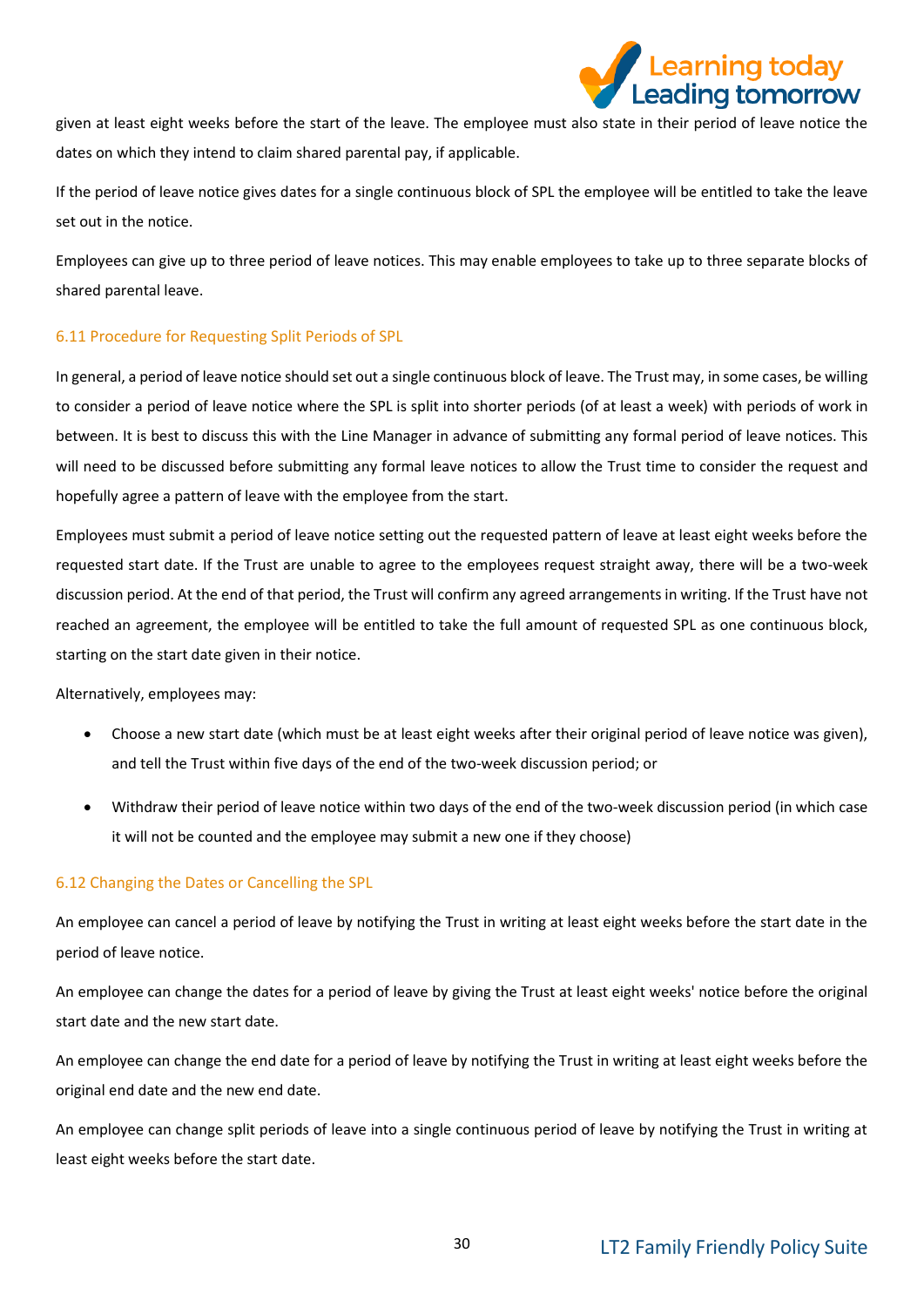

An employee can request that a continuous period of leave be split into two or more discontinuous periods with periods of work in between.

A notice to change or cancel a period of leave will count as one of the three periods of leave notices, unless:

- The variation is a result of the child being placed earlier or later than the expected placement date;
- The variation is a result of the child being born earlier or later than the EWC;
- The variation is at the Trust's request; or
- The Trust agrees otherwise

#### 6.13 Shared Parental Pay (ShPP)

ShPP of up to 39 weeks (less any weeks of statutory maternity pay or adoption pay claimed by the employee or the other parent) may be available provided they have at least 26 weeks' continuous employment with the Trust at the end of the Qualifying Week and their average earnings are not less than the lower earnings limit set by the government each tax year. ShPP is paid at a rate set by the government each year.

You will qualify for enhanced shared parental pay if you have been continuously employed during the 12 month period ending with the Qualifying Week and did not take any maternity, adoption or shared parental leave during the 12 months ending with the Qualifying Week.

#### 6.14 Other Terms During Shared Parental Leave

This paragraph replicates an employee's statutory entitlement to the benefit of terms and conditions of employment during shared parental leave.

#### 6.14.1 Annual leave and pensions

An employee's terms and conditions of employment remain in force during SPL, except for the terms relating to pay.

Annual leave entitlement will continue to accrue at the rate provided under the employment contract. If an employee's SPL will continue into the next holiday year, any holiday entitlement that cannot reasonably be taken before starting the leave can be carried over and must be taken immediately before returning to work unless the Line Manager agrees otherwise. Holiday plans should be discussed with the Line Manager in good time before starting SPL. All holiday dates are subject to approval by the Trust.

If an employee is a member of the pension scheme, the Trust will make employer pension contributions during any period of paid SPL, based on the employee's normal salary, in accordance with the pension scheme rules. Any employee contributions made will be based on the amount of any shared parental pay being received, unless the employee informs the Line Manager that they wish to make up any shortfall.

#### 6.15 Discussing Return To Work

The SPL Regulations allow the Trust to make "reasonable contact" with the employee from time to time during shared parental leave.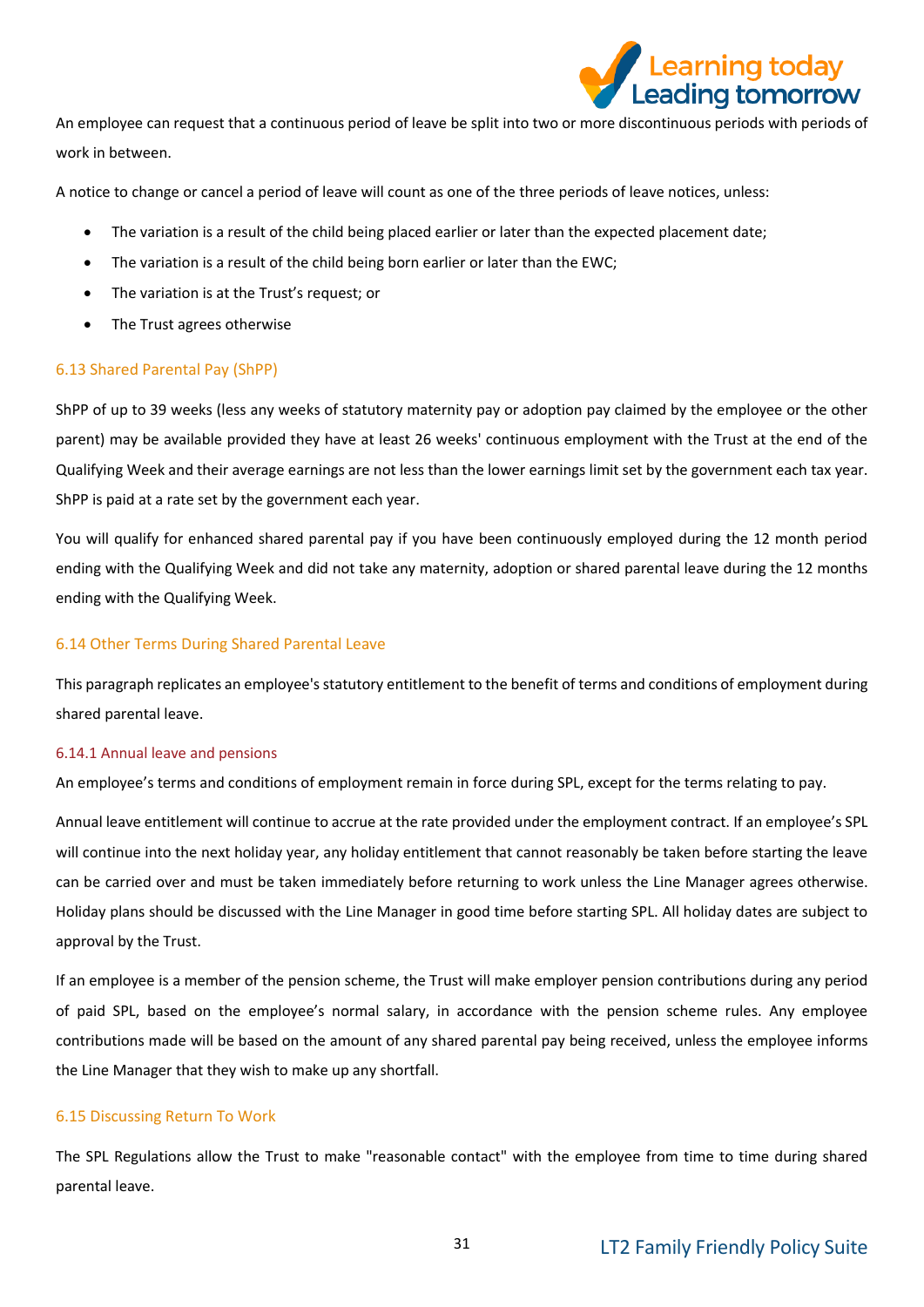

The Trust may make reasonable contact with the employee from time to time during their SPL, although the Trust will keep this to a minimum. This may include contacting the employee to discuss arrangements for their return to work.

The employee may ask or be asked to work (including attending training) on up to 20 "keeping-in-touch" days (KIT days) during their SPL. This is in addition to any KIT days that they may have taken during maternity leave. KIT days are not compulsory and must be discussed and agreed with the Headteacher.

The employee will be paid at their normal basic rate of pay for time spent working on a KIT day and this will be inclusive of any shared parental pay entitlement.

#### 6.16 Returning To Work

If an employee wants to end a period of SPL early, they must give the Trust eight weeks' written notice of the new return date. If they have already given the Trust three periods of leave notices they will not be able to end their SPL early without the Trust's agreement.

If an employee wants to extend their SPL, assuming they still have unused SPL entitlement remaining, they must give the Trust written notice at least eight weeks before the date they were due to return to work. If they have already given the Trust three periods of leave notices they will not be able to extend their SPL without the Trust's agreement. They may instead be able to request annual leave or ordinary parental leave, subject to the needs of the Trust.

Employees are normally entitled to return to work in the position they held before starting SPL, and on the same terms of employment. However, if it is not reasonably practicable for the Trust to allow the employee to return into the same position, the Trust may give the employee another suitable and appropriate job on terms and conditions that are not less favourable, but only in the following circumstances:

- If the SPL and any adoption, maternity or paternity leave that the employee has taken adds up to more than 26 weeks in total (whether or not taken consecutively); or
- If the SPL was taken consecutively with more than four weeks of ordinary parental leave.

If an employee wanted to change their hours or other working arrangements on return from SPL they should make a request under the Trust's Flexible Working Policy. It is helpful if such requests are made as early as possible.

If an employee decides that they do not want to return to work they should give notice of resignation in accordance with their contract.

#### <span id="page-31-0"></span>**7. Parental Leave**

#### 7.1 Introduction

This policy applies to employees only and therefore does not apply to agency workers or the self-employed. It is provided to all employees for guidance only. It does not form part of any individual's contract of employment with the Trust and is not intended to have contractual effect. Subject to minimum statutory requirements from time to time in force, the Trust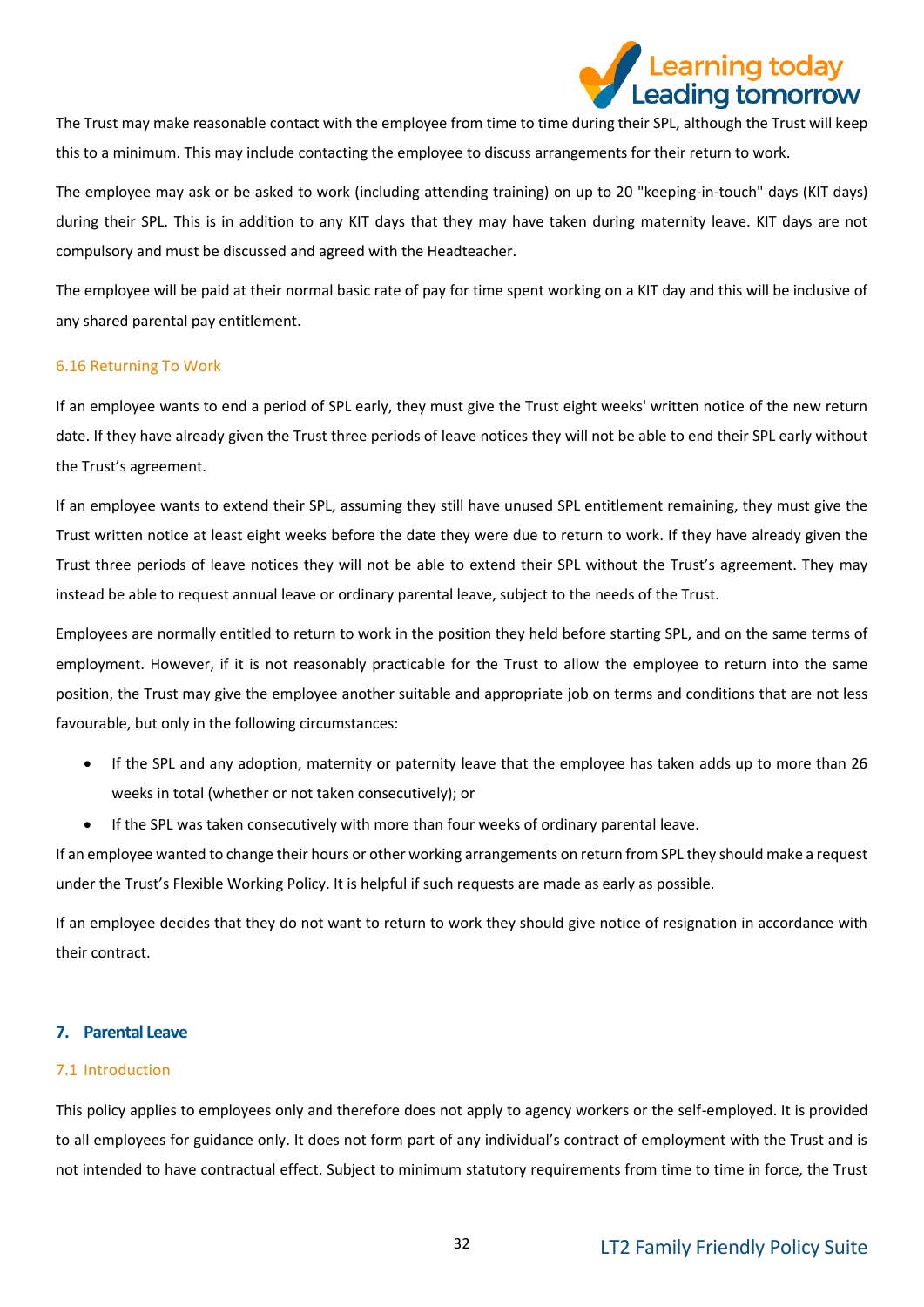

reserves the right to vary and amend this policy and any procedure under it at any time and will notify all employees of the details of the change as soon as is reasonably practicable.

Parental leave is a form of statutory unpaid leave available to some working parents in addition to statutory maternity, paternity, adoption leave and shared parental leave. It can last up to 18 weeks (see below) and can be taken with a degree of flexibility in terms of the time at which leave is taken and the way in which the total leave entitlement may be split up into a number of shorter periods (unlike maternity, paternity or adoption leave).

Parental leave is available to eligible birth and adoptive parents and also to anyone who has, or expects to have, parental responsibility for a child under the age of 18. The right applies in respect of each child: an employee with one qualifying child may normally take 18 weeks' leave; an employee with two children would be entitled to 36 weeks in total.

## 7.2 Eligibility for parental leave

Any employee who is eligible (see below) may:

- Take a total of up to 18 weeks' parental leave for each child for the purpose of caring for that child;
- Take parental leave at any time before the child's 18<sup>th</sup> birthday.
- Benefit from certain contractual rights and obligations during the period of absence whilst on parental leave (similar to those which apply to an employee on additional maternity leave).
- Return to the same job (or in certain cases a suitable alternative job) after the expiry of the leave.
- The statutory right to parental leave applies only to employees of the Trust. It does not apply to agency workers or to independent contractors.

If you are an employee you will be eligible for parental leave if:

- You have been continuously employed with the Trust for at least 1 year; and
- You have, or expect to have, responsibility for a child; and
- You will be taking the leave to spend time with or otherwise care for the child.
- Certain exceptions apply regarding the length of service criteria in respect of
- A child born or placed for adoption on or before between 15 December 1994 and 14 December 1999; or
- The child is entitled to a disability living allowance.

In such cases an employee can rely instead on a similar period of continuous employment with any previous employer at any time between 15 December 1998 and 9 January 2002, provided the employee had left that employment by 9 January 2002.

As your current employer, the Trust is entitled to ask for reasonable evidence of such employment and, subject to any contractual agreement to the contrary, may decline to grant a request for parental leave until such evidence has been provided.

## 7.3 Responsibility for a child

You have responsibility for a child if you: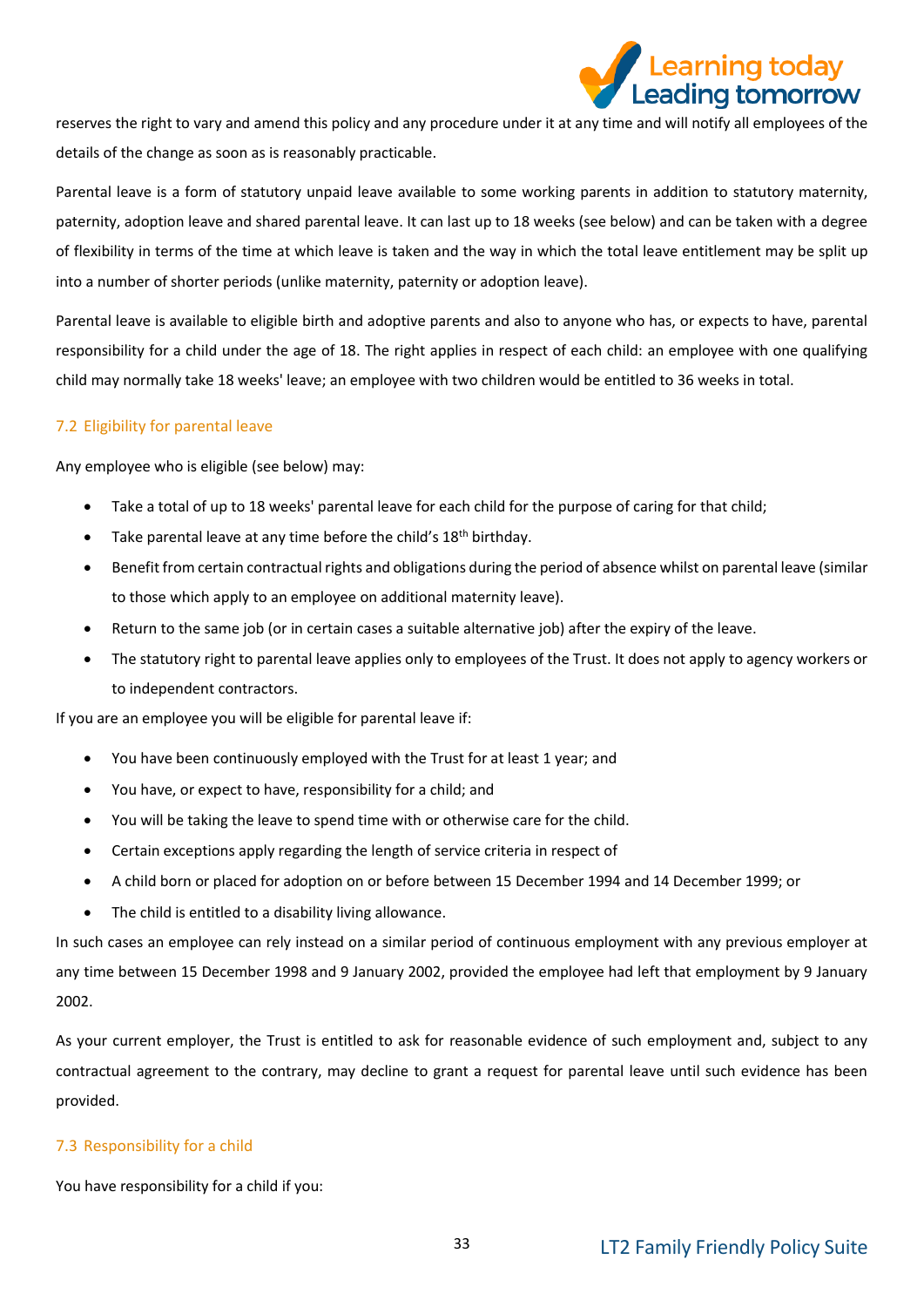

- Are the child's biological mother or father (whether or not you are living with the child);
- Are the child's adoptive parent; or
- Have legal parental responsibility for the child, for example, if you are the child's guardian, or a step-parent who has a parental responsibility agreement or parental responsibility order.
- A person who has, or expects to have, responsibility for a child includes not only someone with legal "parental responsibility" but also someone who has been registered as the child's father pursuant to the Births and Deaths Registration Act 1953.

The Trust may ask you to provide a self certificate as evidence of eligibility which includes a declaration by you that you meet the conditions set out above.

## 7.4 The purpose of parental leave

Parental leave can only be used for the strict purposes of caring for a child you have parental responsibility for. This includes for example:

- Spending more time with a young child.
- Accompanying a child during a stay in hospital.
- Checking out new schools.
- Settling a child into new childcare arrangements.
- Enabling a family to spend more time together

If an employee uses or attempts to use parental leave for purposes other than caring for a child they have parental responsibility for, the Trust may take disciplinary action under the Trust's Disciplinary Policy and Procedure.

Parental leave is not intended for cases of dealing with an emergency involving your dependents. Employees are referred to their statutory right to take unpaid emergency time off as outlined in the Trust's Time off for Dependants Policy.

## 7.5 Duration of Parental Leave

Each parent of the child is entitled to take up to 18 weeks parental leave in blocks of up to 4 weeks leave per year for each child.

You must take parental leave as whole weeks rather than individual days, unless your employer agrees otherwise or if your child is disabled. You don't have to take all the leave at once. A week here means your number of normal working days per calendar week. So for example if you normally work 3 days a week, a week shall mean 3 days, if you work a 5 day week, a week shall mean 5 days.

Your right to take parental leave is a personal right. You cannot transfer your entitlement to the other parent.

Where you have already taken part of your entitlement to parental leave for a particular child from previous employment, we will need to contact your previous employer to confirm details of the entitlement you have previously used in order to ensure the correct administration of any current or outstanding parental leave.